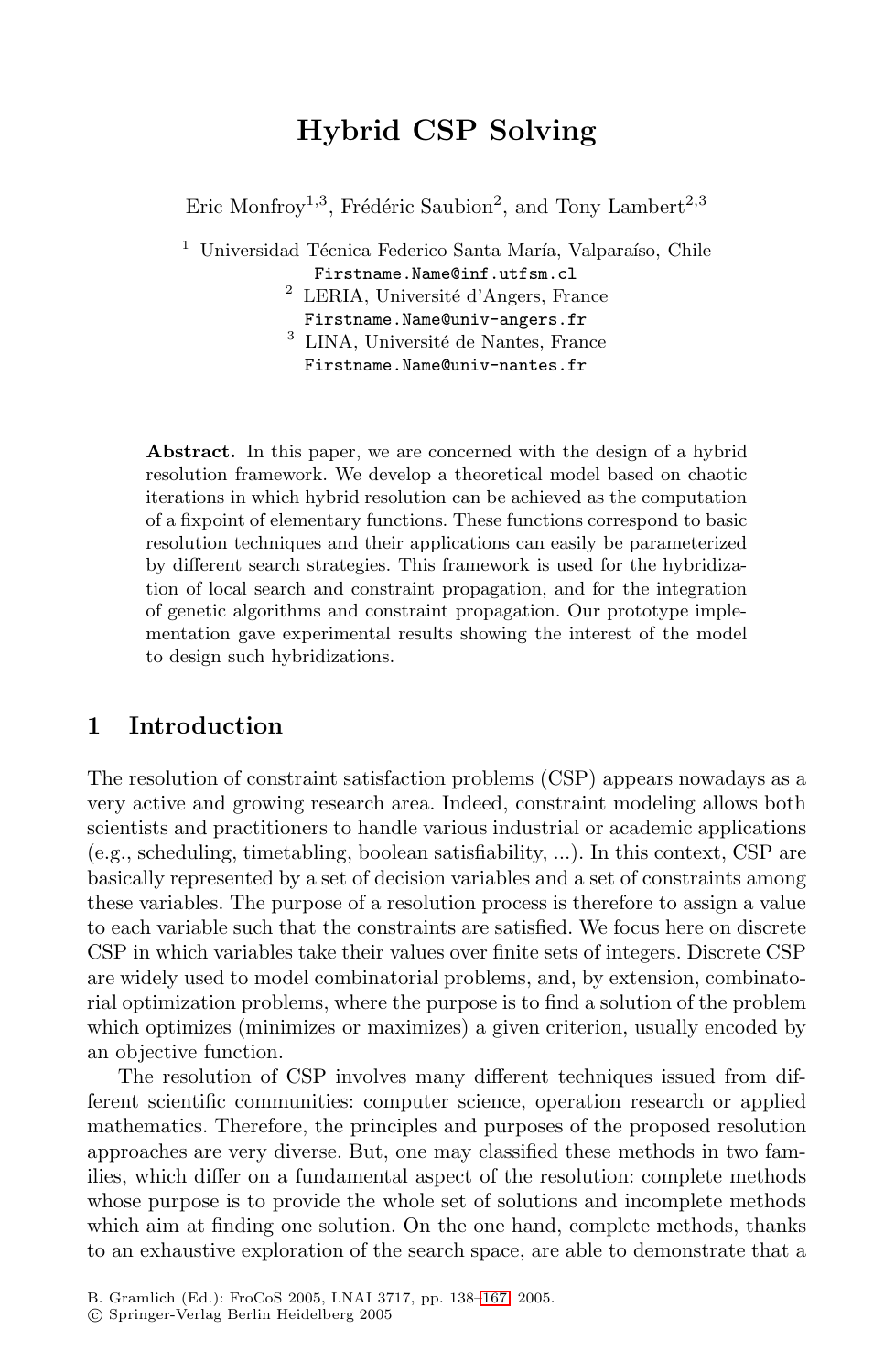given problem is not satisfiable while incomplete methods will be ineffective in that case. On the other hand, incomplete methods, which explore only some parts of t[he](#page-28-1) [sea](#page-29-0)[rch](#page-29-1) [sp](#page-29-2)ace with respect to specific heuristics, are often more efficient to obtain a solution and, moreover, for large instances with huge search space they appear as the only usable method[s si](#page-29-3)[nce](#page-29-4) resolution becomes intractable for complete methods.

A common idea to get more efficient and robust algorithms consists in combi[ning](#page-28-2) several res[olut](#page-28-3)ion paradigms in order to take advantage of their respective assets. Such combinations are now more and more studied in the constraint programming community [21,30,31,32].

Complete solvers usually build a search tree by applying domain reduction, splitting and enumeration. Local consistency mechanisms [24,27] allow the algorithms to prune [th](#page-28-4)[e s](#page-28-5)[ear](#page-29-5)[ch](#page-28-6) space by deleting inconsistent values from variables domains. Such solvers have been embedded in constraint programming languages (Chip [2], Ilog Solver [19], CHOCO [22], ...) which provide a general framework for constraint modeling and resolution. Unfortunately, this approach requires an important computational effort and therefore encounters some difficulties with large scale problems. These performances can be improved by adding more specific techniques such as efficient constraint propagation algorithms, global constraints, ... We refer the reader [to](#page-28-7)  $[5,12,25,9]$  $[5,12,25,9]$  $[5,12,25,9]$  for an introduction to constraint programming.

Incomplete methods mainly rely on the use of heuristics providing a more efficient exploration of interesting areas of the search space in order to find some solutions. Unfortunately, these approaches do not ensure to collect all the solutions nor to detect inconsistency. This class of methods, known as metaheuristics, covers a very large panel of resolution paradigms from evolutionary algorithms to local search techniques. We refer the reader to [1,29,18] for an overview of these different algorithms and their applications to combinatorial optimization problems. [11] presents an overview of possible uses of local search in constraint programming.

Due to their different algorithmic process, these approaches often differ in their representation of the search space and in the benefit they get from the structure of the problem. Therefore, hybridizations of these techniques have often been tackled through heterogeneous combinations of coexisting resolution processes, with a master-slave like management, and are often related to specific problems or class of problems. Such designs lead to intri[cat](#page-28-9)e solvers whose behavior is sometimes hard to analyze and which offer few flexibility in order to handle other problems.

Our purpose is to present in this paper a general hybridization framework in order to combine usual complete constraint programming resolution techniques, namely constraint propagation and splitting, together with metaheuristics optimization techniques, namely local search and genetic algorithms. This framework is based on the original mathematical framework proposed by K.R. Apt in [4]. In this framework, basic resolution processes are abstracted by functions over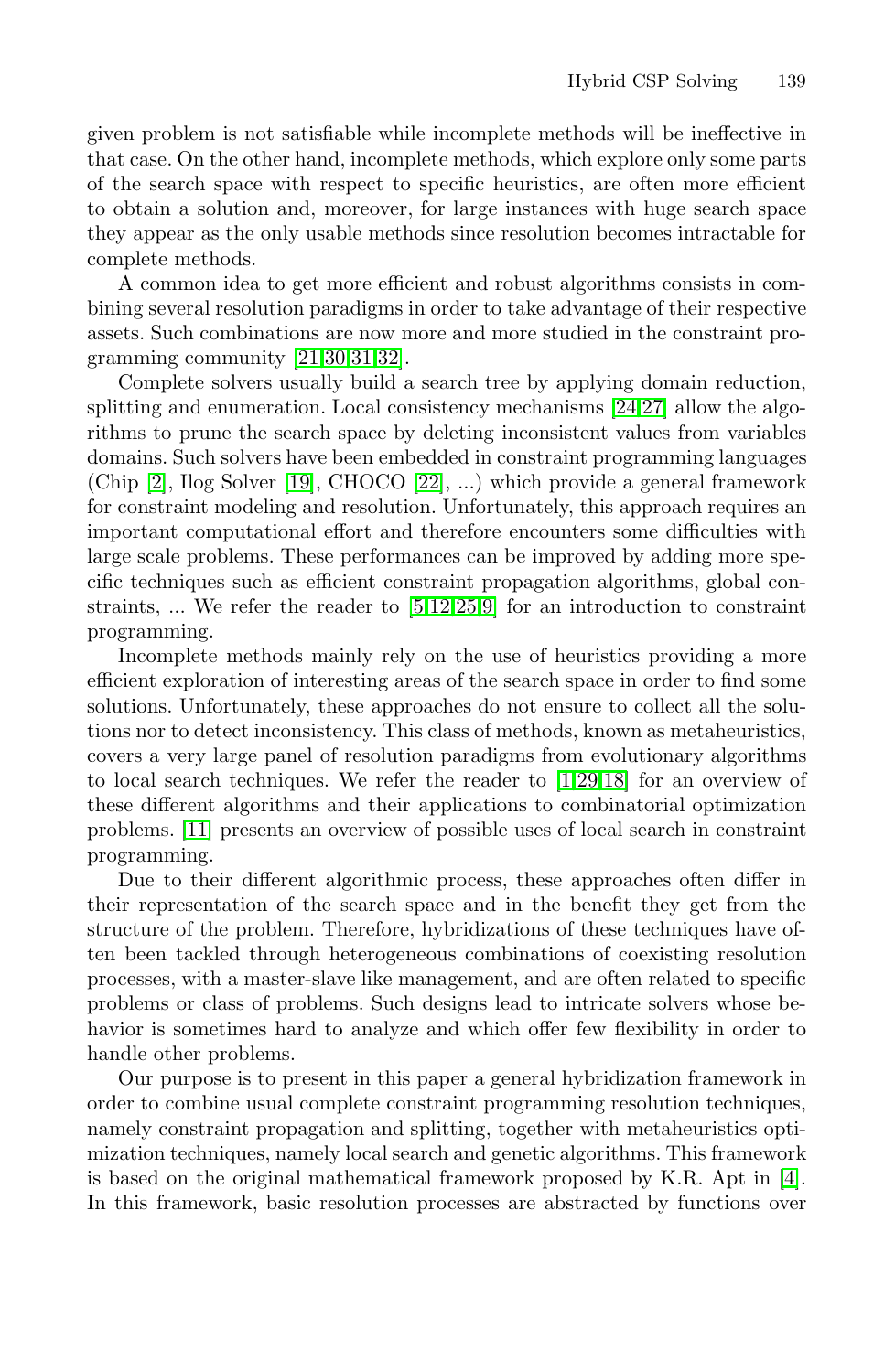an ordered structure. This allows us to consider the different resolution agents at a same level and to study more precisely various hybridization strategies.

In this paper, we first focus on hybridization of constraint propagation techniques (CP) and local search ([LS\)](#page-2-0) for constraint satisfaction problems, based on preliminary results [28,23], and then we present a new hybridization of CP and genetic algorithms (GA) for constraint optimization problems. As mentioned above, t[he](#page-5-0) main difference between these two classes of problems will consist of different evaluation or fitness function [wh](#page-7-0)ich have to take into account the satisfactio[n p](#page-15-0)roblem ([m](#page-20-0)inimization of the number of violated constraint) and eventually an optimization criterion.

<span id="page-2-0"></span>This paper is orga[niz](#page-27-0)ed as follows. In Section 2 we recall the basic notions related to CSPs, to complete methods (more especially constraint propagation based methods) and incomplete methods (local search and genetic algorithms) for solving CSPs. In Section 3, we present the uniform computational framework that we extend later for hybridization of CP and LS (Section 4) and hybridization of CP and GA (Section 5). Section 6 shows some experimental results of [hy](#page-29-7)bridization, obtained with our generic constraint system. Finally, we conclude and propose some perspectives in Section 7.

### **2 Constraint Satisfaction Problems**

In this section, we first recall the basic notions related to Constraint Satisfaction Problems (CSP) [34]. We describe then, three important resolution approaches that we will use in our hybridization framework: complete resolution techniques based on constraint propagation, local search methods, and genetic algorithms.

A [C](#page-28-10)SP is a tuple  $(X, D, C)$  $(X, D, C)$  $(X, D, C)$  where  $X = \{x_1, \dots, x_n\}$  is a set of variables that takes their values in their respective domains  $D_1, \dots, D_n$ . A constraint  $c \in C$  is a relation  $c \subseteq D_1 \times \cdots \times D_n$ . D denotes the Cartesian product of  $D_1 \times \cdots \times D_n$ and C the union of its constraints.

A tuple  $d \in D$  is a solution of a CSP  $(X, D, C)$  if and only if  $\forall c \in C, d \in c$ .

<span id="page-2-1"></span>Note that, without any loss of generality, we consider that each constraint is over all the variables  $x_1, \ldots, x_n$ . However, one can consider constraints over some of the  $x_i$ . Then, the notion of scheme [4,3] or projections can be used to denote sequences of variables.

### **2.1 Solving CSP with Comple[te](#page-29-3) [Re](#page-29-4)solution Techniques**

Complete resolution techniques generally perform a systematic exploration of the search space which obviously corresponds to the set of possible tuples D. To avoid and reduce the combinatorial grow up of this extensive exploration, these methods use particular techniques to prune the search space. Constraint propagation, one of the most popular of these pruning techniques, is based on local consistency properties. A local consistency (e.g., [24,27]) is a property of the constraints and variables which is used by the search mechanisms to delete values from variables domains which violate constraints and thus, cannot lead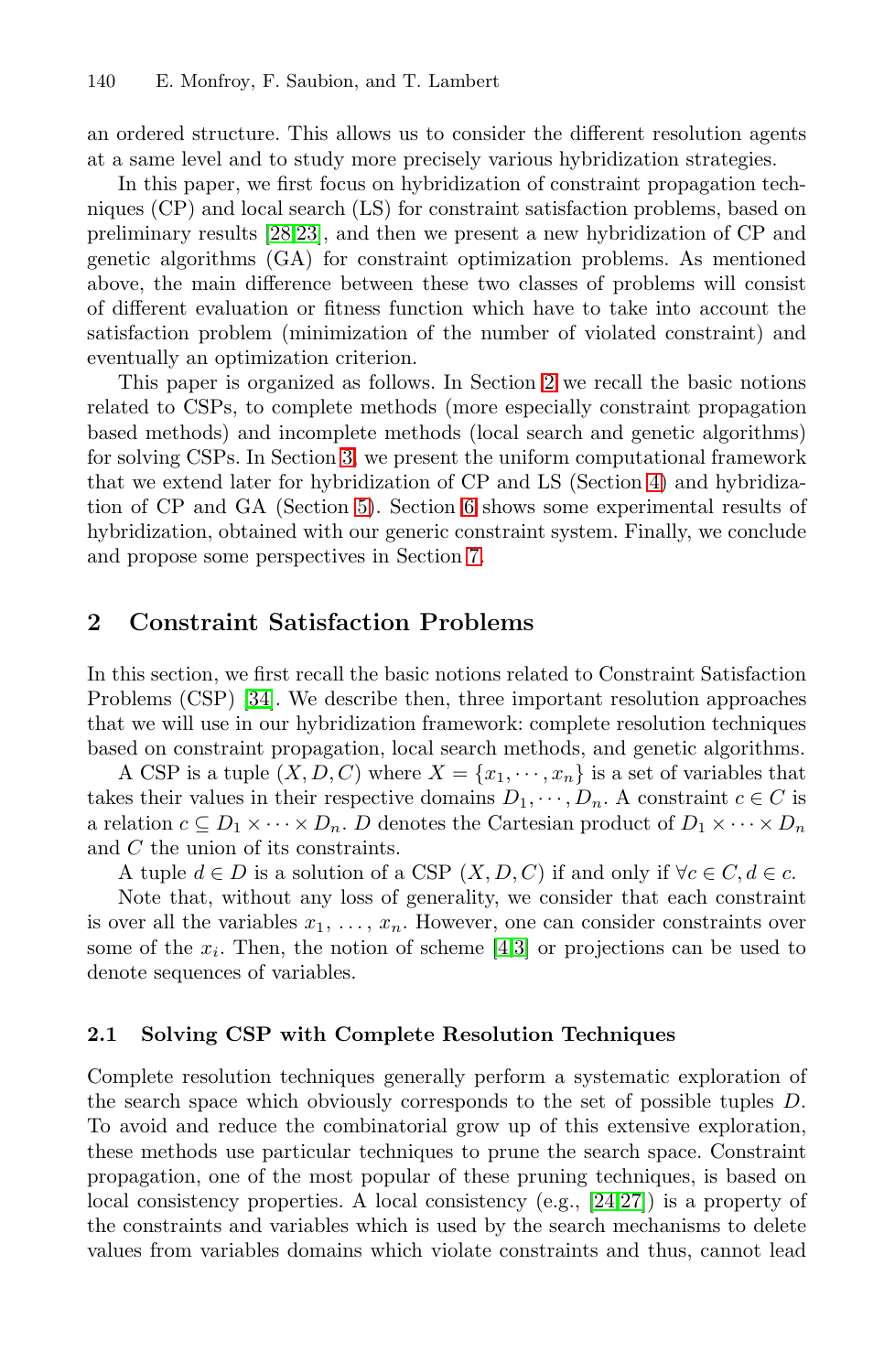to solutions. There are several levels of local consistencies that consider one or several constraints at a time: we may mention node consistency and arc consistency [24] as famous examples of local consistencies.

But constraint propagation is not sufficient for fully defining a complete solver and split techniques are added to obtain a complete search algorithm. Constraint propagation consists in examining a subset  $C'$  of  $C$  (generally  $C'$  is restricted to one constraint) to delete some inconsistent values (from a local consistency point of view) of the domains of variables appearing in  $C'$ . These domain reductions are then used to reduce variables appearing in  $C \setminus C'$ . Hence, reductions are propagated to the entire CSP. When no more propagation is possible and the solutions are not reached, the CSP is split into sub-CSPs on which propagation is applied again, and so on until the solutions are reached. Generally, the domain of a variable is split into two sub-domains leading to two sub-CSPs. One of the most popular strategy of splitting is enumeration that consists in restricting one of the sub-domain to one value, the other sub-domain being the initial domain without this value.

```
solve(CSP):
```

```
while not solved do
      constraint propagation
      if not solved
        then split
             search
      endif
endwhile
```
**Fig. 1.** A simple constraint solving algorithm

Figure 1 shows a simple but generic solve algorithm based on constraint propagation. The "search" function consists in calls to the solve function: search manages the sub-CSPs created by split. Usual search is depth or breadth first search. "solved" is a Bool[ea](#page-28-7)[n t](#page-29-6)[hat](#page-28-8) is set to true when the CSP is found inconsistent, or when the wish of the user is reached: one solution, all solutions, or an optimum solution have been computed.

### **2.2 Solving CSP with Local Search**

Local search techniques usually aim at solving optimization problems and have been widely used for combinatorial problems [1,29,18]. In the particular context of constraint satisfaction, these methods are applied in order to minimize the number of violated constraints and thus to find a solution of the CSP. A local search algorithm, starting from a given configuration, explores the search space by a sequence of moves. At each iteration, the next move corresponds to the choice of one of the so-called neighbors of the current state. This neighborhood often corresponds to small changes of the current configuration. Moves are guided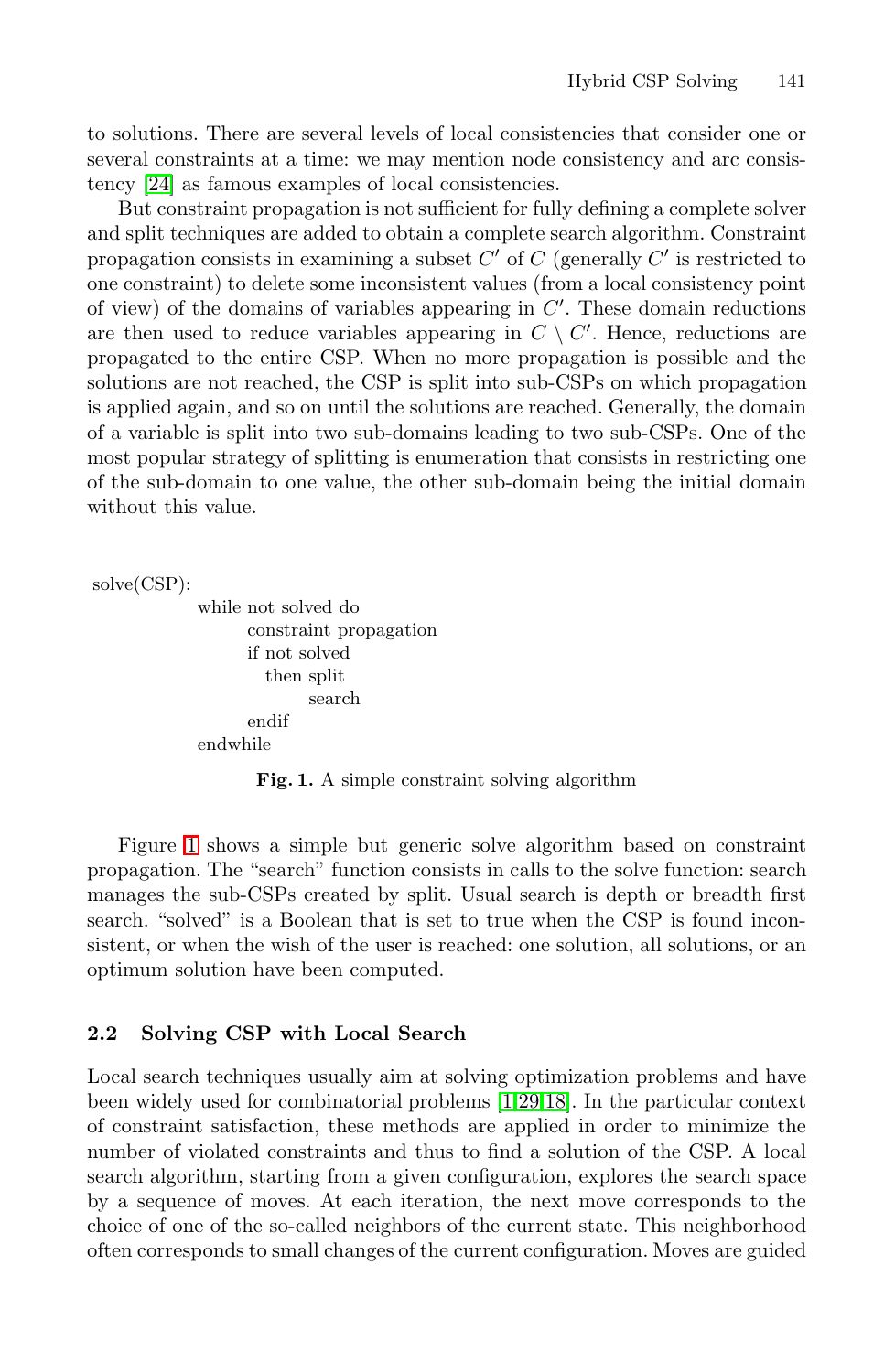by a fitness function which evaluates their benefit from the optimization point of view, in order to reach a local optimum. In the next sections, we attempt to generalize the definition of local search.

For the resolution of a CSP  $(X, D, C)$ , the search space can be usually defined as the set of possible tuples of  $D = D_1 \times \cdots \times D_n$  and the neighborhood is a mapping  $\mathcal{N}: D \to 2^D$ . This neighborhood function defines indeed possible moves and therefore fully defines the exploration landscape. The fitness (or evaluation) function eval is related to the notion of solution and can be defined as the number of constraints c such that  $d \notin c$  (d being a tuple from D).

As mentioned above, in the context of constraint satisfaction problems, the evaluation function corresponds to the minimization of the number of violated constraint. Therefore, given a configuration  $d \in D$ , representing an assignment, a basic local search move can either lead to an increase of the number of satisfied constraints (i.e., choose  $d' \in \mathcal{N}(d)$  such that  $eval(d') < eval(d)$  or to any other configuration which does not improve the evaluation function. These two possible steps can be interpreted as intensification or diversification of the search and local search algorithms are often based on the management of these basic heuristics by introducing specific control features. Therefore, a loc[al](#page-28-11) [s](#page-28-11)earch algorithm can be considered as a sequence of moves on a stru[ctu](#page-28-12)[re](#page-28-13) [o](#page-28-13)rdered according to the evaluation function.

### **2.3 Genetic Algorithms**

Evolutionary algorithms are mainly based on the notion of adaptation of a population of individuals to a criterion using evolution operators like crossover [15].

Based on the principle of natural selection, *Genetic Algorithms* [17,20] have been quite successfully applied to combinatorial problems such as scheduling or transportation problems. The key principle of this approach states that, species evolve through adaptations to a ch[ang](#page-29-8)ing environment and that the gained knowledge is embedded in the structure of the population and its members, encoded in their chromosomes. If individuals are considered as potential solutions to a given problem, applying a genetic algorithm consists in generating better and better individuals with respect to the problem by selecting, crossing, and mutating them. This approach reveals very useful for problems with huge search spaces. We had to adapt some basic techniques and slightly modify some definitions to fit our context but we refer the reader to [26] for a survey.

A genetic algorithm consists of the following components:

- **–** a representation of the potential solutions: in most cases, individuals will be strings of bits representing its *genes*,
- **–** a way to create an initial population,
- **–** an *evaluation function* eval: the evaluation function rates each potential solution with respect to the given problem,
- **–** genetic operators that define the composition of the children: two different operators will be considered: *Crossover* allows to generate new individuals(the offsprings) by crossing individuals of the current population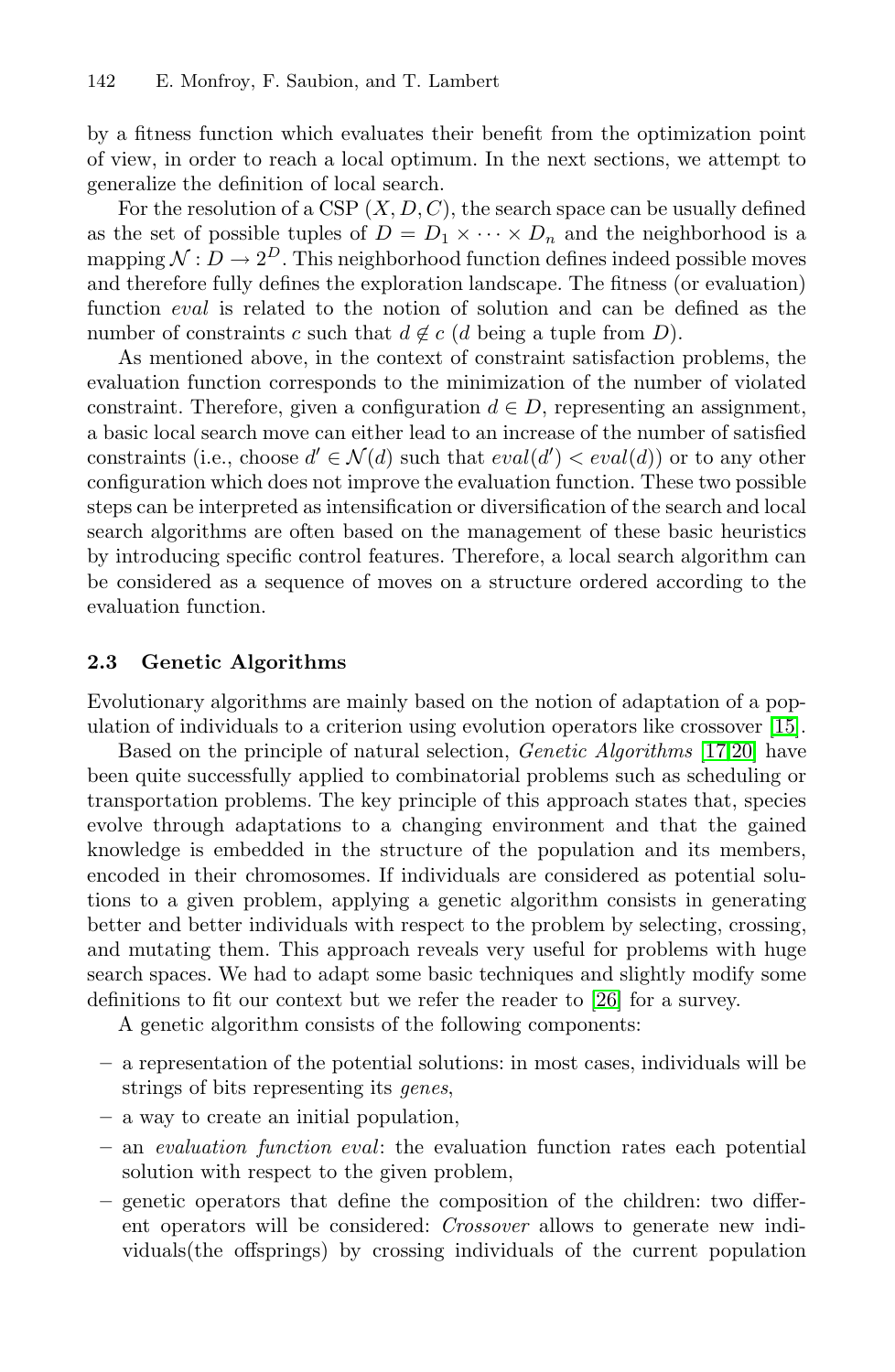(the parents), *Mutation* arbitrarily alters one or more genes of a selected individual,

– parameters: population size  $p_{size}$  and probabilities of crossover  $p_c$  and mutation  $p_m$ .

In the context of GA, for the resolution of a given CSP  $(X, D, C)$ , the search space can be usually defined with the set of tuples  $D = D_1 \times \cdots \times D_n$ . We consider a populations  $g$ , which is a subset of  $D$ , such that its cardinality is  $i$ . An element  $s \in g$  is an individual and represents a potential solution to the problem.

Here, we will use the hybridization CP+GA in the context of constraint optimization problems. Therefore, evaluation functions (related to previous eval function but extended to optimization problems) provide information about the quality of an individual and so, of a population. Thus, these functions have to handle both the constraints of the problem and the optimization criterion.

A tuple in D is evaluated on an ordered set E whose lower bound corresponds indeed to the evaluation of an optimal solution. Therefore a fitness function  $eval_{ind}: D \to E$  is such that  $eval_{ind}(s)$  takes into account the number of unsatisfied constraints and the optimization criterion (abstraction of the objective function) for an individual  $s$ . We consider that  $E$  is ordered such that if s is a feasible solution (i.e. all constraints are satisfied) then  $eval_{ind}(s)$  is restricted to its optimization evaluation. We denote  $s \lt_{eval} s'$  the fact that  $eval_{ind}(s) <_{E} eval_{ind}(s')$ . When solving optimization problems we have to isolate the best solution yet found. Thus, s is the current solution for a population g if  $\forall s' \in g, s \leq_{eval} s'.$ 

We extend this notion of fitness to population by  $eval_{gen}: 2^D \rightarrow F$  such that  $eval_{gen}(g)$  represents the evaluation of the individuals of the population g. The set F is ordered such that:  $g$  is a population solution if it contains an individual solution (i.e at least one of the components of  $g$  has an evaluation restricted to its optimization evaluation).

<span id="page-5-0"></span>This  $eval_{gen}(g)$  function, can represent for example, the sum of all the fitness of each individual, the sum of squares, or can be restricted to the best individual in the population. Furthermore, we denote  $g \lt_{eval} g'$  the fact that  $eval_{gen}(g) \lt_F$  $eval_{gen}(g').$ 

## **3 A Uniform Computational Framework**

As described in the previous section, different techniques may be used to solve CSP (and many others which are not recalled here since they are out of the scope of this paper). Our purpose is to integrate the various involved computation processes in a uniform description framework. Since we want to combine all our resolution technique at a same level, the chaotic iterations model of K.R. Apt particularly fits our requirements. Therefore, the purpose of this section is to formalize the general computation scheme presented in Section 2.1, and to prepare it for hybridization of techniques.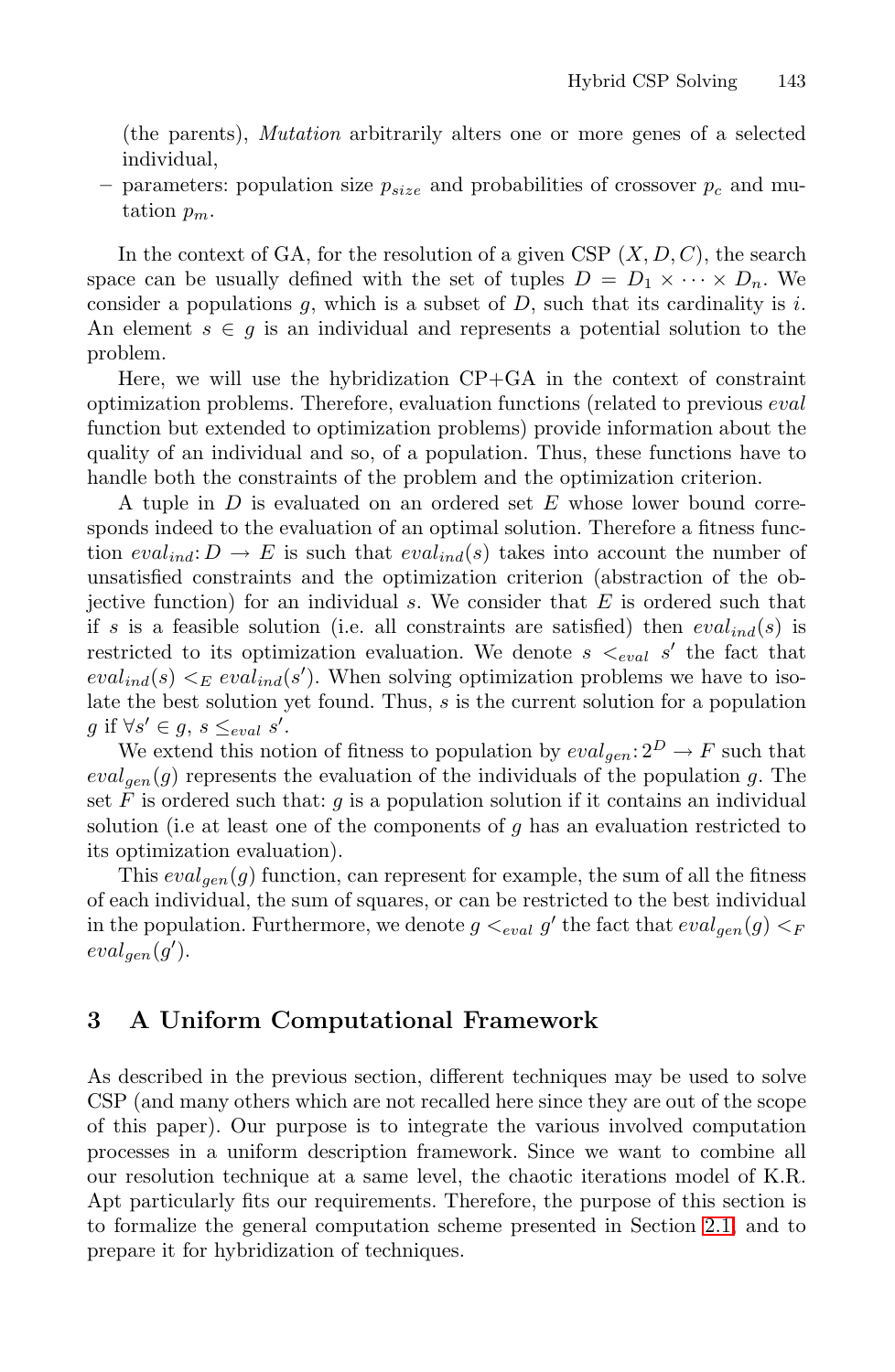In [4,3] K.R. Apt proposed a general theoretical framework for modeling constraint propagation. In this context, domain reduction corresponds to the computation of a fixpoint of a set of functions over a partially ordered set.

These *domain reduction functions* are monotonic and inflationary functions; they abstract the notion of constraint.

*Example 1 (Domain reduction functions).* Consider three Boolean variables X, Y, and Z and the Boolean constraint  $and(X, Y, Z)$  such that  $and(X, Y, Z)$  represents the Boolean relation  $X \wedge Y = Z$ . An example of reduction function for the constraint  $and(X, Y, Z)$  can be defined by: if the domain of Z is  $\{1\}$ , then the domains of  $X$  and  $Y$  must be reduced to  $\{1\}.$ 

Here is another example of reduction functions for [lin](#page-6-0)ear equalities over integer numbers:

if 
$$
x < y, x \in [l_x..r_x], y \in [l_y..r_y]
$$
  
we can reduce the domain of x and y as follows:  
 $x \in [l_x..min(r_x, r_y - 1)], y \in [max(l_y, l_x + 1)..r_y]$ 

The computation of the least common fixpoint of a set of functions  $F$  can be achieved by the Generic Iteration algorithm (GI) described in Figure 2. In the GI algorithm, G represents the current set of functions still to be applied  $(G \subseteq F)$ , d is a partially ordered set (the domains in case of CSP).

#### **GI: Generic Iteration Algorithm**

 $d := \perp$ :  $G := F$ ; While  $G \neq \emptyset$  do choose  $q \in G$ ;  $G := G - \{g\};$  $G := G \cup update(G, q, d);$  $d := g(d);$ endwhile

<span id="page-6-0"></span>where for all  $G, q, d$ , the set of functions  $update(G, q, d)$  from F is such that:

 $- \{f \in F - G \mid f(d) = d \land f(g(d)) \neq g(d)\}\subseteq update(G, g, d).$ <br>  $- g(d) - d$  implies that *update*(G, g, d) −  $\emptyset$  $– g(d) = d$  implies that  $update(G, g, d) = \emptyset$ .  $- g(g(d)) \neq g(d)$  implies that  $g \in update(G, g, d)$  $g \in update(G, g, d)$  $g \in update(G, g, d)$ 

**Fig. 2.** The Generic Iteration Algorithm

Suppose that all functions in F are inflationary  $(x \subseteq f(x)$  for all x) and monotonic  $(x \subseteq y$  implies  $f(x) \subseteq f(y)$  for all  $x, y$ ) and that  $(D, \subseteq)$  is finite. Then, every execution of the **GI** algorithm terminates and computes in d the least common fixpoint of the functions from  $F$  (see [4]).

Note that in the following we consider only partial orderings.

Constraint propagation is now achieved by instantiating and "feeding" the **GI** algorithm: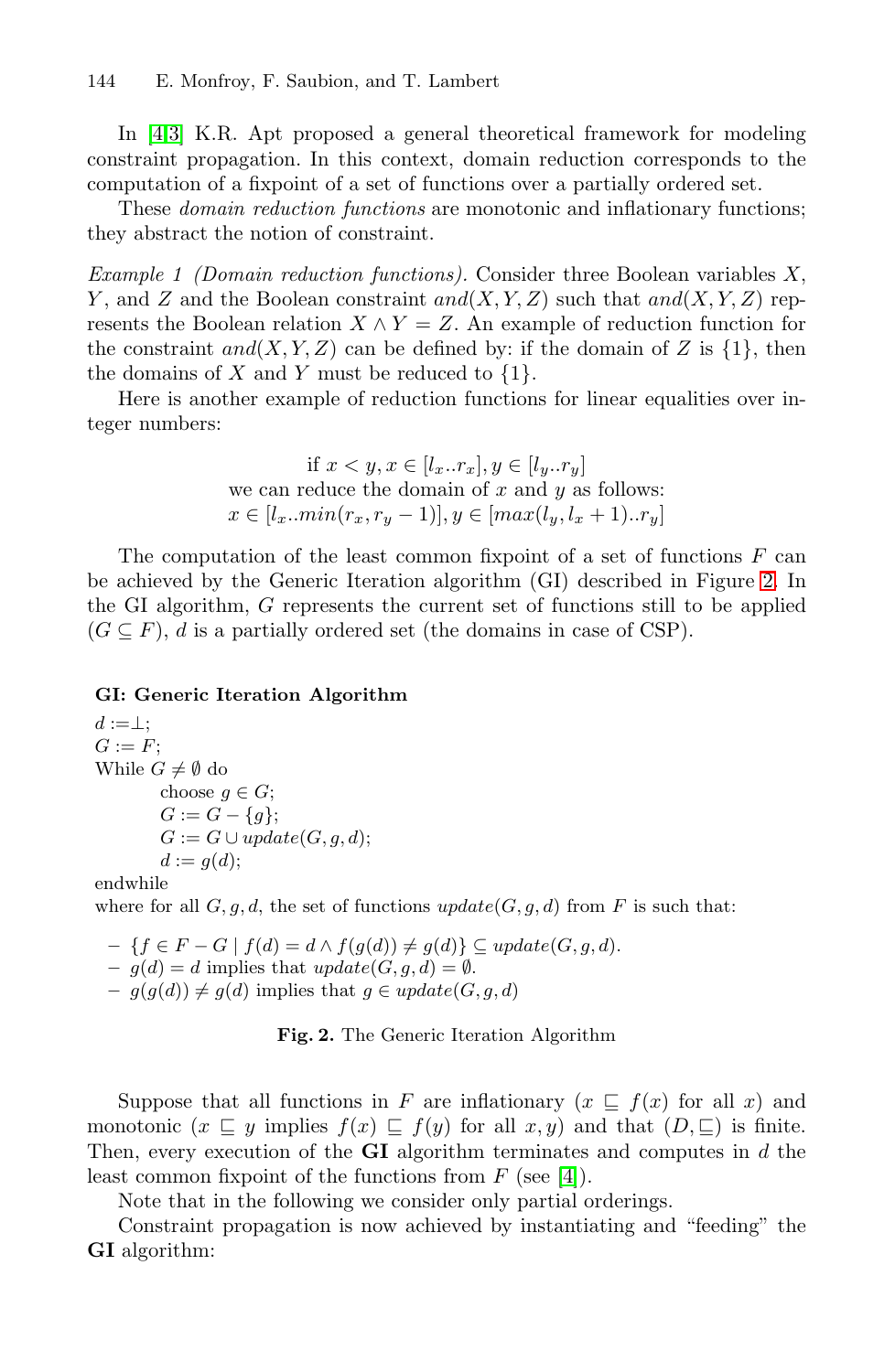- **–** the partial ordering is instantiated by ⊇, the usual set inclusion,
- $d := \bot$  corres[pon](#page-3-0)ds to  $d := D_1 \times \ldots \times D_n$ , the Cartesian product of the domains of the variables from the initial CSP to be solved,
- **–** F is a set of domain reduction functions which abstract the constraints in order to reduce domains of variables.

This algorithm allows us to compute the smallest box (i.e., Cartesian product of domains) with respect to the given domain reduction functions that contains the solutions of the initial CSP.

At this point, as shown in Figure 1, the exploration of the reduced domains is continued by interleaving splitting and again propagation phases.

In order to obtain a more uniform and generic framework, our purpose is to integrate the splitting process as a reduction function inside the **GI** algorithm. This is motivated by the fact that we want to manage constraint propagation, split and local search (respectively genetic algorithms) at the same level. To this end, we will extend the notion of CSP to sampled CSP (respectively CSP with genetic factor) on which an other type of reduction functions will be applied to mimic basic operations of local search algorithms (respectively basic operations of genetic algorithms).

<span id="page-7-0"></span>Therefore, we have to introduce new functions in the generic iteration algorithm including splitting operators and local search strategies (respectively a genetic algorithm process). The[n,](#page-5-0) these search methods can be viewed as the computation of a fixpoint of a set of functions on an ordered set. But, these new operators require also a new computation structure and the first step of our work consists in defining this main structure.

### **4 CP+LS**

Extending the framework described above (Section 3), we propose here a computational structure taking into account both constraint programming and local search basic resolution processes. CSPs and search paths are embedded in this new computation structure. Some reduction functions that achieve constraint propagation, split, and local search are then introduced to compute over this structure.

#### **4.1 Sampling the Search Space**

Domain reductions and splits apply on domains of values: they transform Cartesian product of the domains. Local search acts on a different structure which usually corresponds to points of the search space. Here, we propose a more general and abstract definition based on the notion of sample.

**Definition 1 (Sample).** *Consider a CSP*  $(X, D, C)$ *. A* sample function  $\varepsilon$  *is a*  $function \varepsilon : D \to 2^D$ . By extension,  $\varepsilon(D)$  denotes the set  $\bigcup_{d \in D} \varepsilon(d)$ .

Generally,  $\varepsilon(d)$  is restricted to d and the set of samples is thus the search space  $D(\varepsilon(D) = D)$ . However,  $\varepsilon(d)$  can also be defined as a scatter of tuples around d,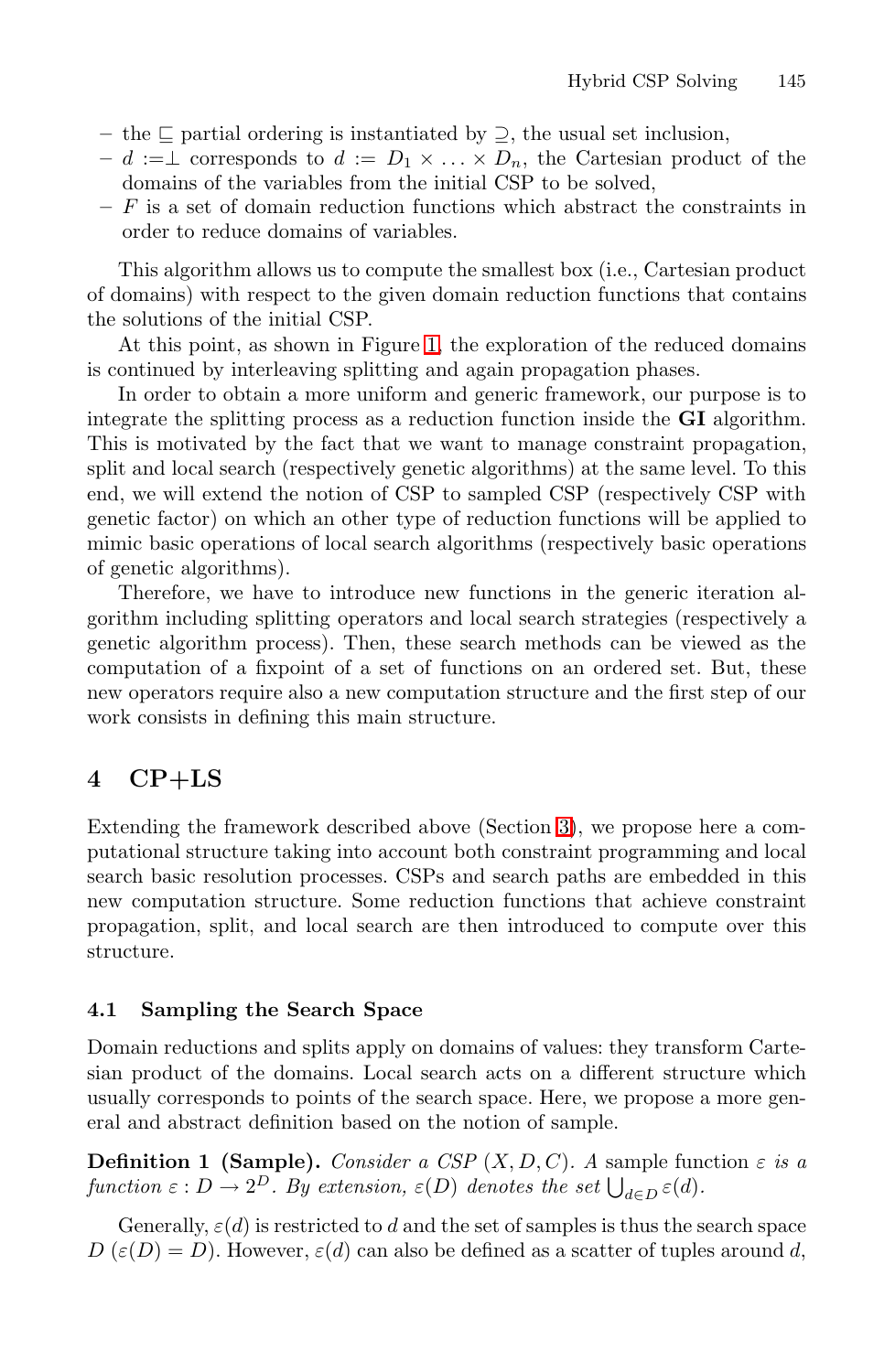an approximation covering  $d$ , or a box covering  $d$  (e.g., for continuous domains). Moreover, it is reasonable to impose that  $\varepsilon(D)$  contains all the solutions. Indeed, the search space D is abstracted by  $\varepsilon(D)$  to be used by LS.

In this context, a local search can be fully defined by:

- $-$  a neighborhood function on  $\varepsilon(D)$  which computes the neighbors (i.e., a set of samples) for each sample of  $\varepsilon(D)$ ;
- **–** and the set of local search paths. Each path is composed of a sequence of visited samples and represents moves from neighbors to neighbors.

Given a neighborhood function  $\mathcal{N} : \varepsilon(D) \to 2^{\varepsilon(D)}$ , we define the set of possible local search paths as  $\mathcal{LS}_D =$ 

$$
\bigcup_{i>0} \{p = (s_1, \dots, s_i) \in \varepsilon(D)^i \mid \forall j, 1 \le j < i-1, s_{j+1} \in \mathcal{N}(s_j) \text{ and } s_1 \in \varepsilon(D)\}
$$

The fundamental property of local search relies on its exploration based on the neighborhood relation.

From a practical point of view, a local search is limited to finite paths with respect to a stopping criterion: this can be a fixed maximum number of iterations (i.e., the length of the path) or, in our context of CSP resolution, the fact that a solution has been reached.

<span id="page-8-0"></span>For this concern, according to Section 2.2, we consider an evaluation function  $eval: \varepsilon(D) \to \mathbb{N}$  such that  $eval(s)$  represents the number of constraints unsatisfied by the sample s. Moreover, we impose that  $eval(s)$  is equal to 0 iff s is a solution. We denote  $s \leq_{eval} s'$  the fact that  $eval(s) \leq eval(s')$ .

Therefore, from a LS point of view, a result is either a search path leading to a solution or a search path of a maximum given size. According to this fact, we define an order on local search paths as follows:

**Definition 2 (local search ordering).** We consider an order  $\sqsubseteq$  *s* on  $\mathcal{LS}_D$ *defined by:*

 $(s_1,\ldots,s_n) \sqsubseteq_{ls} (s_1,\ldots,s_n)$  $(s'_1, \ldots, s'_m) \sqsubseteq_{ls} (s_1, \ldots, s_n)$  *if*  $n > m$  *and*  $\forall j, 1 \leq j \leq m, eval(s'_j) \neq 0$ *and*  $\forall i, 1 \leq i \leq n$ ,  $eval(s_i) \neq 0$  $(s'_1, ..., s'_m) \sqsubseteq_{ls} (s_1, ..., s_n)$  $(s'_1, ..., s'_m) \sqsubseteq_{ls} (s_1, ..., s_n)$  *if*  $eval(s_n) = 0, \forall i, 1 \leq i \leq n-1, eval(s_i) \neq 0$ *and* ∀j,  $1 \le j \le m$ ,  $eval(s'_j) \neq 0$ 

The following example illustrates the notion of results from a LS process.

*Example 2 (LS paths).* Consider  $p_1 = (a, b)$ ,  $p_2 = (a, c)$  and  $p_3 = (b)$  three elements of  $\mathcal{LS}_D$  such that  $eval(b) = 0$  (i.e., b is a solution). Then, these three paths corre[spon](#page-2-1)d to possible results of a local search of size 2, they are not comparable with respect to Definition 2.

### **4.2 Computation Structure**

We can now define the structure required for the hybridization of local search and constraint solving. To this end, we instantiate the abstract framework of K.R. Apt described in Section 2.1.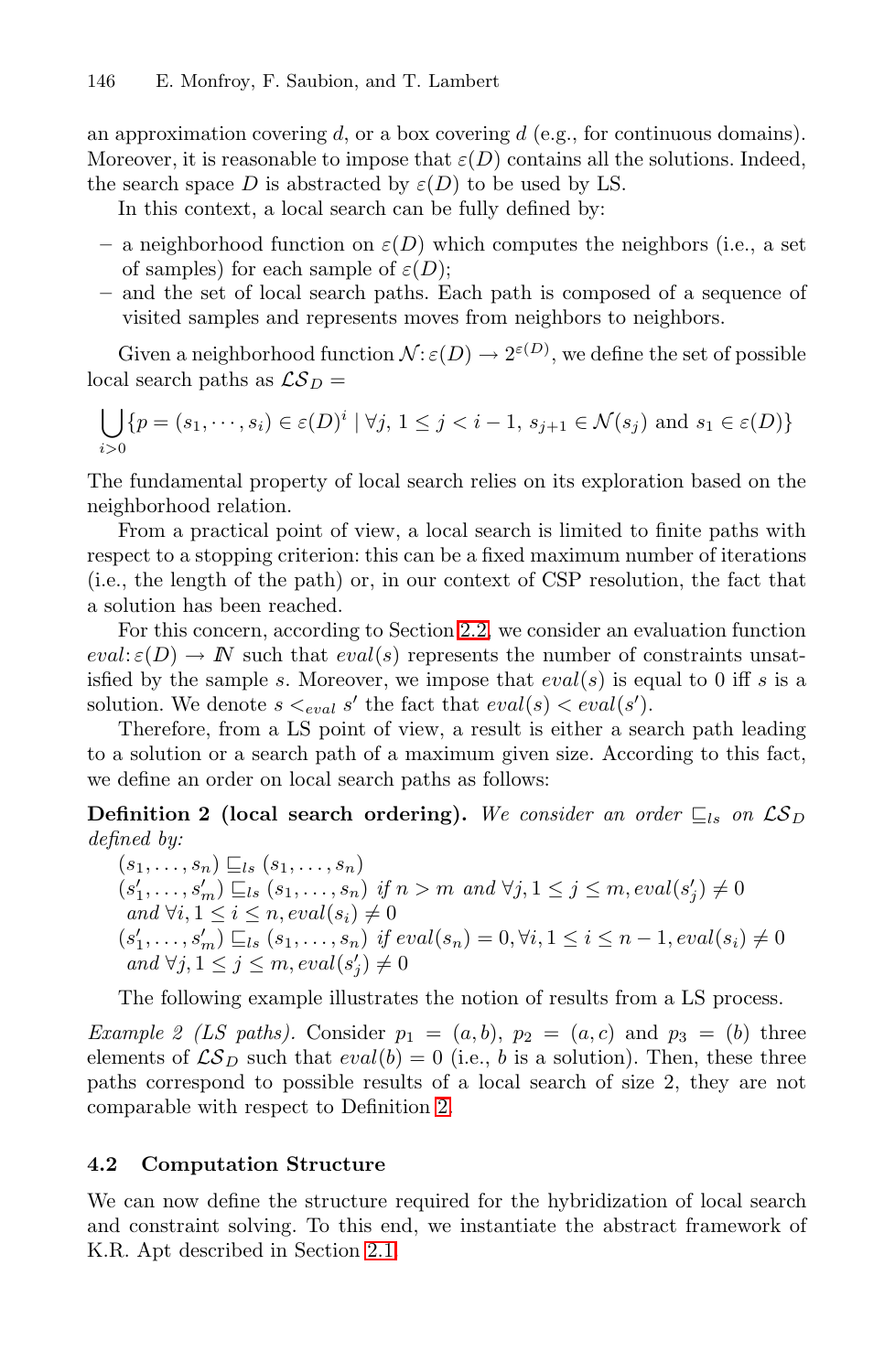<span id="page-9-0"></span>**Definition 3 (Sampled CSP).** *A* sampled CSP *(sCSP) is defined by a triple*  $(D, C, p)$ *, a sample function*  $\varepsilon$ *, and a local search ordering*  $\subseteq$ <sub>*ls</sub> where*</sub>

$$
- D = D_1 \times ... \times D_n
$$
  
-  $\forall c \in C, c \subseteq D_1 \times ... \times D_n$   
-  $p \in \mathcal{LS}_D$ 

Note that, in our definition, the local search path  $p$  should be included in the box defined by  $\varepsilon(D)$ . We denote  $SCSP$  the set of  $sCSP$ . We can now define an ordering relation on the sampled structure  $(SCSP, \Box)$ .

**Definition 4 (Order over sampled CSPs).** *Given two sCSPs*  $\psi = (D, C, p)$  $and \psi' = (D', C, p'),$ 

$$
\psi \sqsubseteq \psi'
$$
 iff  $D' \subseteq D$  or  $(D' = D$  and  $p \sqsubseteq_{ls} p').$ 

*This relation is extended on* 2SCSP *as follows:*

$$
\{\phi_1,\ldots,\phi_k\} \sqsubseteq \{\psi_1,\ldots,\psi_l\} \text{ iff } \forall \phi_i,(\exists \psi_j,\phi_i \sqsubseteq \psi_j \text{ and } \exists \psi_j,\psi_j \sqsubset \phi_i)
$$

*wh[ere](#page-28-9)*  $i \in [1..k], j \in [1..l].$ 

Note that this partial ordering on sCSPs could also be extended by considering an order on constraints; this would enable constraint simplifications. But this is out of the scope of our hybridization.

We denote  $\triangle CSP$  the set  $2^{SCSP}$  which constitutes the key set of our computation structure. We denote  $\sigma CSP$  an element of  $\Sigma CSP$ . A  $\sigma CSP$  is thus a set of sCSPs. As in [4], we define the least element  $\perp$  as  $\{(D, C, p)\}\)$ , i.e., the initial  $\sigma CSP$  to be solved.

#### **4.3 Solutions**

<span id="page-9-1"></span>Since our framework is dedicated to CSP solving, we must define precisely the notion of solution accordingly to the previous computation structure. These notions are well defined for complete methods and incomplete methods.

From the complete resolution point of view, a solution of a CSP is a tuple from the search space which satisfies all the constraints. For local search, the notion of solution is related to the evaluation function eval which defines a solution as an element s of  $\varepsilon(D)$  such that  $eval(s) = 0$ .

**Definition 5 (Solutions).** *Given a sCSP*  $\psi = (D, C, p)$ *, the set of solutions of* ψ *is defined by:*

**–** *for constraint propagation (CP) based solvers:*

$$
Sol_D(\psi) = \{ d \in D | \forall c \in C, d \in c \}
$$

**–** *for local search (LS):*

$$
Sol_{\mathcal{LS}_D}(\psi) = \{ (s_1, \cdots, s_n) \in \mathcal{LS}_D \mid eval(s_n) = 0 \}
$$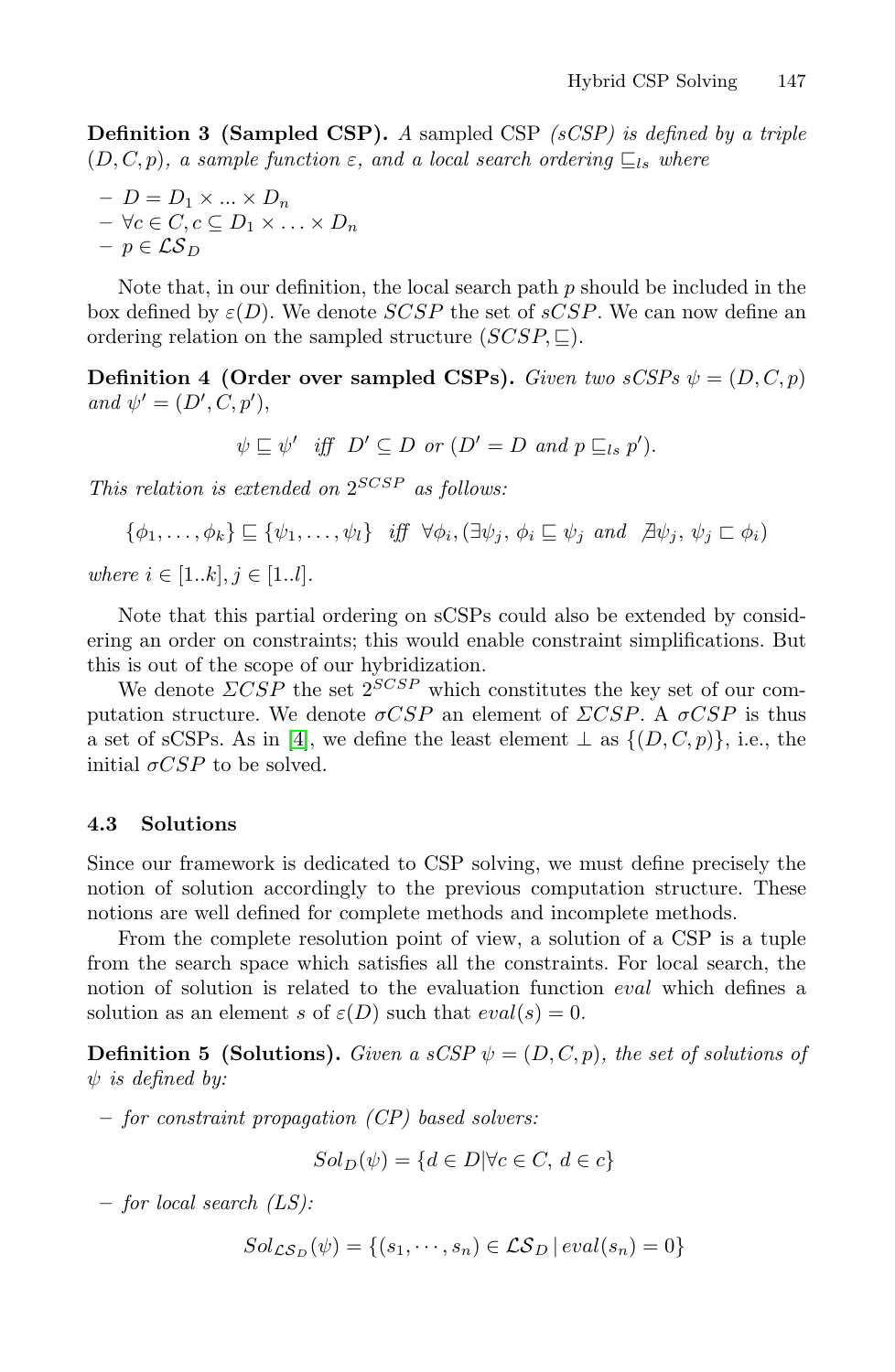**–** *for a LS/CP hybrid solver:*

$$
Sol(\psi) = \{(d, C, p)| d \in Sol_D(\psi) \text{ or } p \in Sol_{\mathcal{LS}_D}(\psi)\}\
$$

*This notion is extended to any* σCSP Ψ *by:*

$$
Sol(\Psi) = \bigcup_{\psi \in \Psi} Sol(\psi)
$$

#### **4.4 Reduction Functions Definitions and Properties**

The computation structure  $\triangle CSP$  has been defined for integrating CP and LS and we have now to define our hybrid functions which will be used in the GI algorithm. Given a  $\sigma CSP \Psi = {\psi_1, \cdots, \psi_n}$  of  $\Sigma CSP$ , we need to define functions on  $\Psi$  which correspond to domain reduction, split, and local search. These functions may apply on several sCSPs  $\psi_i$  of  $\Psi$ , and for each  $\psi_i$  on some of its components. Since we consider here finite initial CSPs, note that our structure is a finite partial ordering.

<span id="page-10-0"></span>**Definition 6 (Domain reduction function).** *A* domain reduction function red *is a function:*

$$
red: \Sigma CSP \to \Sigma CSP \{\psi_1, \cdots, \psi_n\} \mapsto {\psi'_1, \cdots, \psi'_n}
$$

*such that*  $\forall i \in [1 \cdots n]$ :

- either 
$$
\psi_i = \psi'_i
$$
  
- or  $\psi_i = (D, C, p)$ ,  $\psi'_i = (D', C, p')$  and  $D \supseteq D'$  and  $Sol_D(\psi_i) = Sol_D(\psi'_i)$ .

Note that this definition insures that  $\{\psi_1, \dots, \psi_n\} \sqsubseteq red(\{\psi_1, \dots, \psi_n\})$  and that the function is inflationary and monotonic on  $(\Sigma CSP, \sqsubseteq)$ . Note also that by definition  $p' \in \mathcal{LS}_{D'}$ . This definition allows one to specify a function that reduces several domains of several  $sCSPs$  of a  $\sigma CSP$  at the same time. From a constraint programming point of view, a reduction function preserves the solution set of the initial CSP: no solution of the initial CSP is lost by a domain reduction function. This is also the case for domain splitting as defined below.

<span id="page-10-1"></span>**Definition 7 (Domain splitting).** *A domain splitting function* sp *on* ΣCSP *is a function such that for all*  $\Psi = {\psi_1, \ldots, \psi_n} \in \Sigma CSP$ :

*a.*  $sp(\Psi) = {\psi'_1, \ldots, \psi'_m} \text{ with } n \leq m,$ *b.*  $\forall i \in [1..n],$ •  $either \; \exists j \in [1..m] \; such \; that \; \psi_i = \psi'_j$ • *or there exist*  $\psi'_{j_1}, \ldots, \psi'_{j_h}, j_1, \ldots, j_h \in [1..m]$  *such that* 

$$
Sol_D(\psi_i) = \bigcup_{k=1..h} Sol_D(\psi'_{j_k})
$$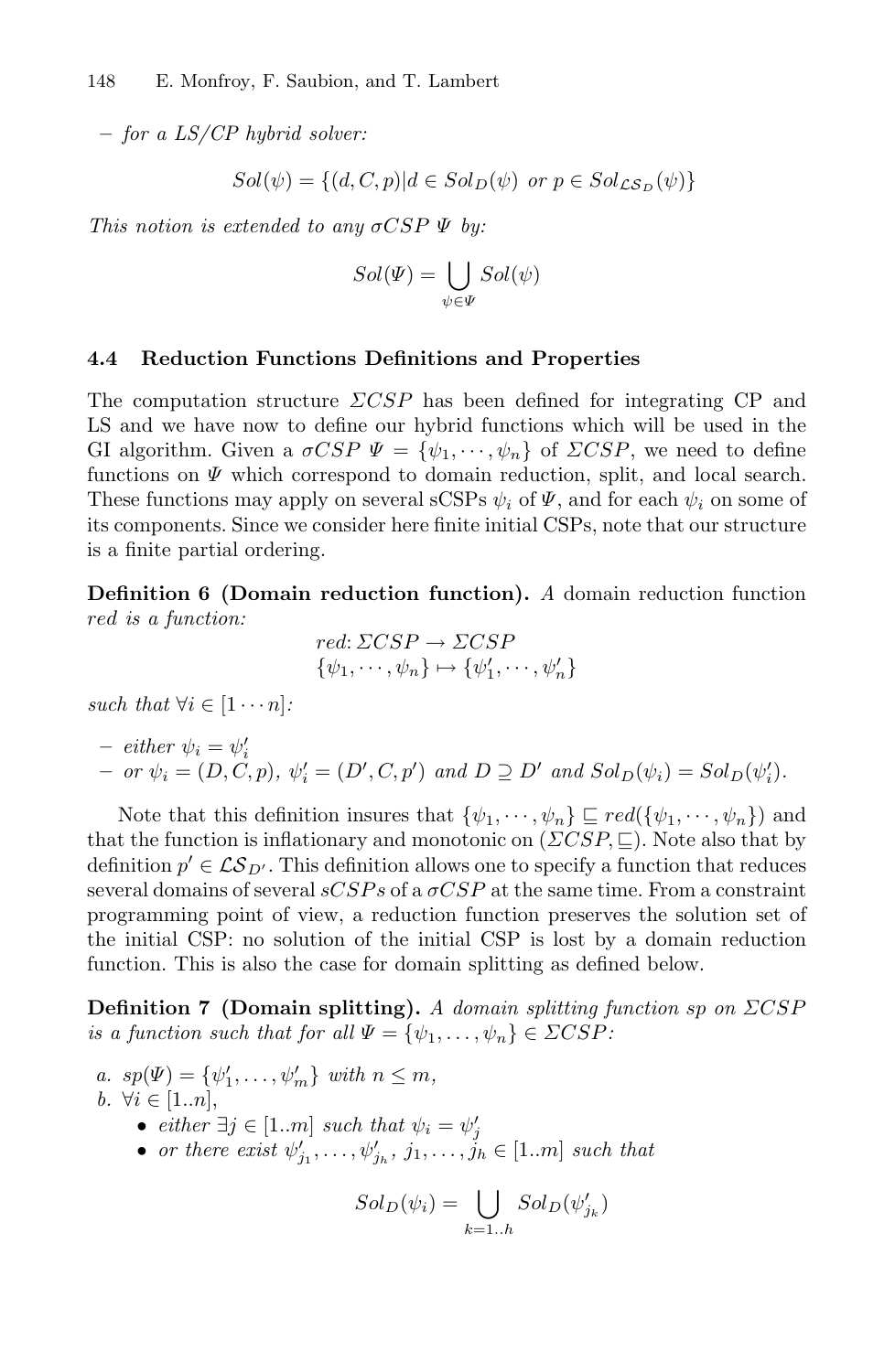*c.* and,  $\forall j \in [1..m],$ 

- 
- *either*  $\exists i \in [1..n]$  *such that*  $\psi_i = \psi'_j$ <br>
 *or*  $\psi'_j = (D', C, p')$  *and there exists*  $\psi_i = (D, C, p)$ *,*  $i \in [1..n]$  *such that*  $D \supset D'.$

<span id="page-11-0"></span>Conditions a. and b. ensure that some sCSPs have been split into sub-sCSPs by splitting some of their domains (one or several variable domains) into smaller domains without discarding solutions (defined by the union of solutions of the  $\psi_i$ ). Condition c. ensures that the search space does not grow: every domain of the sCSPs composing  $\Psi'$  is included in one of the domain of some sCSP composing  $\Psi$ . Note that the domain of several variables of several sCSPs can be split at the same time.

### **Definition 8 (Local Search).** *A local search function*  $\lambda_N$  *is a function*

$$
\lambda_N: \Sigma CSP \to \Sigma CSP \n\{\psi_1, \cdots, \psi_n\} \mapsto \{\psi'_1, \cdots, \psi'_n\}
$$

*where*

- **–** N *is the maximum number of consecutive moves* **–** ∀i ∈ [1..n]
	- $\epsilon$ *ither*  $\psi_i = \psi'_i$ 
		- *or*  $\psi_i = (D, C, p)$  *and*  $\psi'_i = (D, C, p')$  *with*  $p = (s_1, \dots, s_k)$  *and*  $p' =$  $(s_1, \dots, s_k, s_{k+1})$  *such that*  $s_{k+1} \in \mathcal{N}(s_k) \cap D$  *and*  $k+1 \leq N$ *.*

The parameter N represents the maximum length of a local search path, i.e., the number of moves allowed in a usual local search process. A local search function may try to improve the sample of one or several sCSPs at once. Even when  $\lambda_N$  tries to reduce  $\psi_i$ , note that  $\psi_i = \psi'_i$  may happen when:

- 1.  $p \in Sol_{\mathcal{LS}_D}(\psi)$ : the last sa[mple](#page-28-14)  $s_n$  of the current local search path cannot be improved using  $\lambda_N$ ,
- <span id="page-11-1"></span>2. the length n of the search path is such that  $n = N$ : the maximum allowed number of moves has been reached,
- 3.  $\lambda_N$  is the identity function on  $\psi_i$ , i.e.,  $\lambda_N$  does not try to improve the local search path of the sCSP  $\psi_i$ . This might happen when no possible move can be performed (e.g., a descent algorithm has reached a local optimum or all neighbors are tabu in a tabu search algorithm [\[1](#page-9-0)4]).

### **4.5** *σCSP* **s Resolution**

For the complete solving of a  $\sigma CSP \{(D_1 \times \ldots \times D_n, C, p)\}\)$  the **GI** algorithm must now be instantiated as follows:

- $-$  the  $\sqsubseteq$  ordering is instantiated by the ordering given in Definition 4,
- $d := \perp$  corresponds to  $d := \{(D_1 \times \ldots \times D_n, C, p)\},\$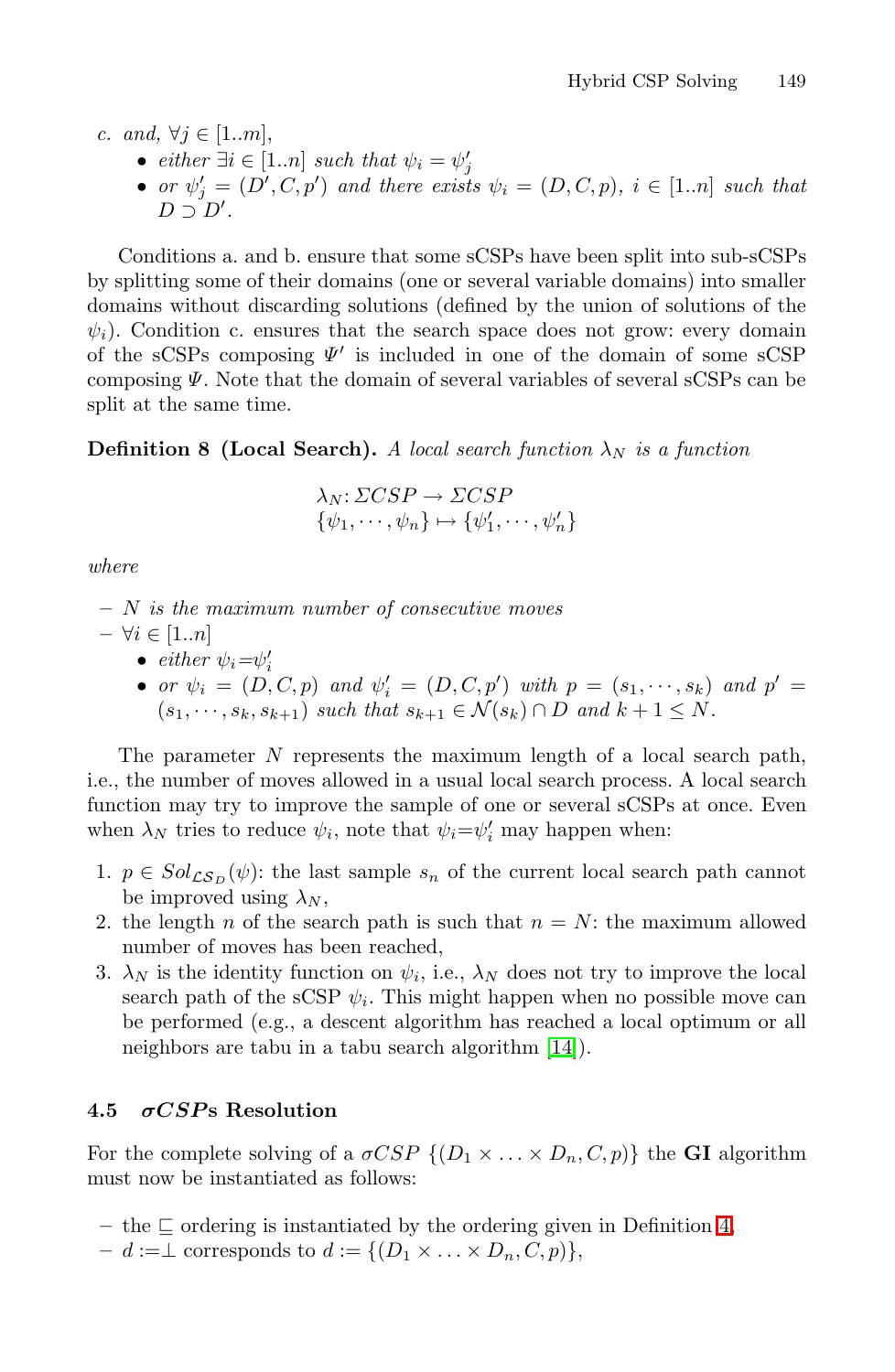**–** F is a set of given monotonic and inflationary functions as defined in Section 4.4: domain reduction functions (extensions of common domain reduction functions for CSPs), domain splitting functions (usual split mechanisms integrated as reduction functions), and local search functions (e.g., functions for descent, tabu search, ...).

We now propose an instantiation of the function schemes presented in the previous section. From an operational point of view, reduction functions have to be applied on some selected  $sCSPs$  of a given  $\sigma CSP$ . More practically, we build the functions on sCSPs and then extend them on  $\sigma CSPs$ . Thus, a function on  $\angle \angle CSP$  will be driven by an operator selecting the sCSPs of a  $\sigma CSP$ .

We now define these selection operators. Given a selection function select:  $A \to 2^B$  let us consider a function  $f^{\text{select}}: A \to C$  such that  $f^{\text{select}}(x) = g(y), y \in$  $select(x)$  where  $g: B \to C$ . Therefore,  $f<sup>select</sup>$  can be viewed as a non deterministic function. Formally, we may associate to any function  $f^{select}$  a family of deterministic functions  $(f<sup>i</sup>)<sub>i>0</sub>$  such that  $\forall x \in A, \forall y \in select(x), \exists k > 0, f<sup>k</sup>(x) = g(y)$ . If we consider finite sets  $A$  and  $B$  then this family is also finite.

Indeed, each  $\sigma CSP$  that can result from the application of some functions on the initial  $\sigma CSP$  requires all reduction functions (defined for the initial  $\sigma CSP$ ) to model the different possible executions of the resolution process. In other terms, consider an sCSP  $\psi_i$  of a  $\sigma CSP \Psi$ ; a set F' of functions can apply on  $\psi_i$  through  $\Psi$  (through the sCSP selection process). If a new sCSP  $\psi_i$  can be created (e.g., by split), then the functions of  $F'$  are also required to be applied on  $\psi_i$  through  $\Psi$  (again, through the sCSP selection process). However,  $\psi_i$  will may be not be created. Note [th](#page-12-0)at in theory, it is necessary to consider all possible  $\sigma CSP$  (and thus, all possible sets of all possible sCSP); however, in practice, only required functions are fed in the **GI** algorithm, induced by the  $\sigma CSP$  under consideration in the resolution process.

We first define functions on SCSP with respect to selection functions to select the domains on which the functions apply. In order to extend operations on  $SCSP$  to  $\Sigma CSP$ , we introduce a selection process which allows us to extract particular  $sCSPs$  of a given  $\sigma CSP$  (see Figure 3).

<span id="page-12-0"></span>

**Fig. 3.** Selection functions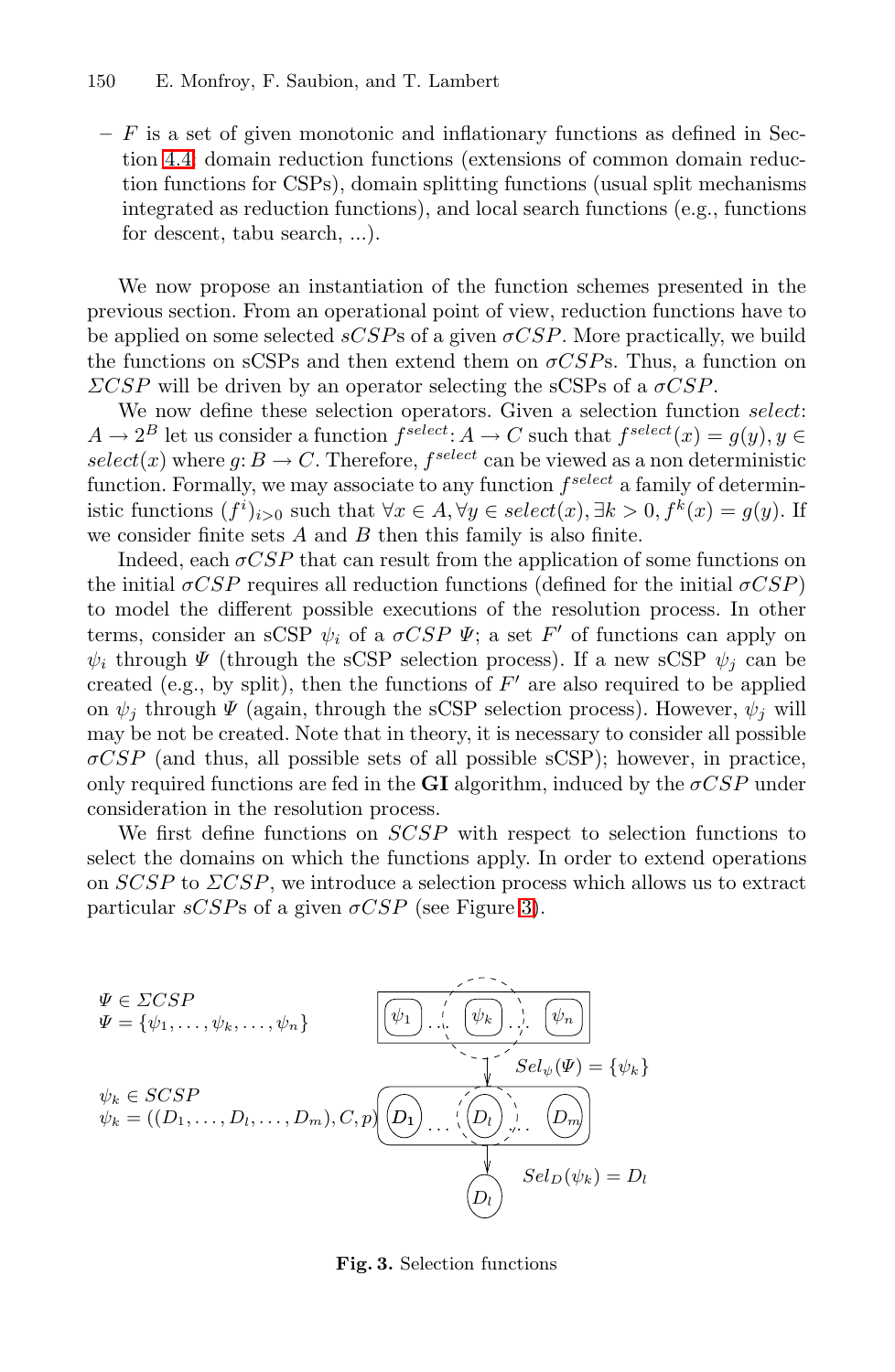Let us consider a domain selection function  $Sel_D: SCSP \rightarrow 2^D$  and a  $sCSP$ selection function  $Sel_{\psi}: \Sigma SCSP \rightarrow \Sigma SCSP$ .

**Domain Reduction.** We may first define a domain reduction operator on a single sCSP as:

$$
red^{Sel_D} : SCSP \rightarrow SCSP \n\psi = (D, C, p) \mapsto (D', C, p')
$$

such that

1. 
$$
D = D_1 \times \cdots \times D_n
$$
,  $D' = D'_1 \times \cdots \times D'_n$  and  $\forall i, 1 \leq i \leq n$   
\n $\qquad - D_i \notin Sel_D(\psi) \Rightarrow D'_i = D_i$   
\n $\qquad - D_i \in Sel_D(\psi) \Rightarrow D'_i \subseteq D_i$ 

2.  $p' = p$  if  $p \in \mathcal{LS}_{D'}$  otherwise p' is set to any sample chosen in  $\varepsilon(D')$ 

Note that Condition 2. insures that the local search path associated to the sCSP stays in  $\varepsilon(D')$ . Note that we could keep  $p' = (s_i)$  where  $s_i$  is the latest element of p which belongs to  $D'$  or we could keep a suitable sub-path of p. We have chosen to model here a restart from a randomly chosen sample after each reduction or split. The function  $red^{Sel_D}$  is extended to  $\triangle CSP$  as:

$$
red^{Sel_{\psi}, Sel_D}: \Sigma CSP \to \Sigma CSP \Psi \mapsto (\Psi \setminus Sel_{\psi}(\Psi)) \bigcup_{\psi \in Sel_{\psi}(\Psi)} red^{Sel_D}(\psi)
$$

**Split.** We first define a split operator on a single sCSP as follows:

$$
sp_k^{Sel_D}: SCSP \rightarrow \Sigma CSP
$$
  
\nwith  $\psi = (D_1 \times ... \times D_h \times ... \times D_n, C, p)$  where  $\{D_h\} = Sel_D(\psi)$  and  
\n $\Psi' = \{(D_1 \times ... \times D_{h_1} \times ... \times D_n, C, p_1), \cdots, (D_1 \times ... \times D_{h_k} \times ... \times D_n, C, p_k)\}$   
\nsuch that

$$
1. \ D_h = \bigcup_{i=1}^k D_{h_i}
$$

2. for all  $i \in [1..k], p_i = p$  if  $p \in \mathcal{LS}_{(D_1 \times \cdots \times D_h, \times \cdots \times D_n)}$  otherwise,  $p_i$  is set to any sample chosen in  $\varepsilon(D_1 \times \ldots \times D_{h_i} \times \ldots \times D_n)$ .

For the sake of readability we present a function that splits only one domain of the sCSP. But this can obviously be extended to split several domains at once. The last condition is needed to comply with the sCSP definition: it corresponds to the fact that, informally, the samples associated to any sCSP belong to the box induced by their domains. The function is extended to  $\triangle CSP$  as follows:

$$
sp_k^{Sel_{\psi}, Sel_D}: \Sigma CSP \to \Sigma CSP
$$
  

$$
\Psi \mapsto (\Psi \setminus Sel_{\psi}(\Psi)) \bigcup_{\psi \in Sel_{\psi}(\Psi)} sp_k^{Sel_D}(\psi)
$$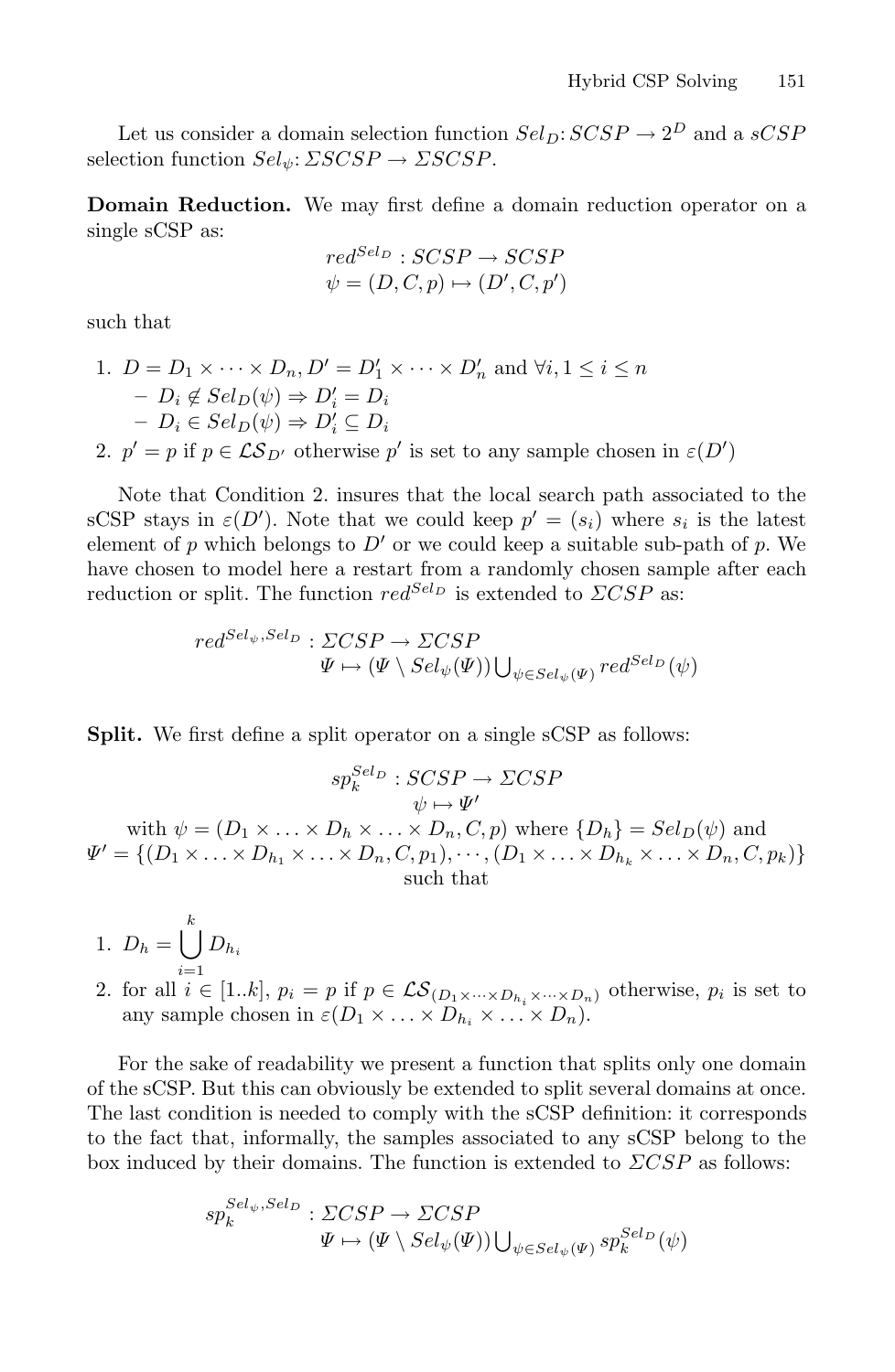**Local Search.** As mentioned above, local search is viewed as the definition of a partial ordering  $\subseteq_{ls}$ ; this order is then used to define the ordering  $\subseteq$  on our hybrid structure  $\triangle CSP$ . The components that remain to be defined are: 1) the strategy to compute a local search path  $p'$  of length  $n + 1$  from a local search path  $p$  of length  $n$ , and  $2$ ) the stop criterion which is commonly based on a fixed limited number of moves and, in our particular context of CSP resolution, the notion of computed solution.

First, we define a local search operator on  $SCSP$  as a function strat:  $SCSP \rightarrow 2^{\varepsilon(D)}$ . This function specifies the choice strategy of a given local search heuristics for moving from a sample to one of its neighbors.

$$
\lambda_N^{strat.} \; SCSP \to SCSP
$$
  

$$
\psi \mapsto \psi'
$$

where

- **–** N is the maximum allowed number of moves
- $-\psi = (C, D, p)$  $-\psi = (C, D, p)$  $-\psi = (C, D, p)$  and  $\psi' = (C, D, p')$  with  $p = (s_1, \dots, s_n)$ 1.  $p' = p$  if  $p \in Sol_{\mathcal{LS}_D}$ 2.  $p' = p$  if  $n = N$ 3.  $p' = (s_1, \dots, s_n, s_{n+1})$  such that  $s_{n+1} = strat(\psi)$  otherwise

Using this schema, we present here some examples of well known "move" heuristics. Consider a sCSP  $\psi = (D, C, (s_1, \dots, s_n))$ . Each function consists in selecting one feasible neighbor (i.e., a sample of the neighborhood which is also in the current reduced search space  $D$  to comply with Definition 8) of a sample:

 $-$  **Random Walk:** the function  $strat_{rw}$  randomly selects one sample of the neighborhood of the current sample

$$
strat_{rw}(\psi) = s \text{ s.t. } s \in D \cap \mathcal{N}(s_n)
$$

 $\blacksquare$  **Descent:** the function strat<sub>d</sub> selects a neighbor improving the current sample with respect to the fitness function

 $strat_d(\psi) = s$  s.t.  $s \in D \cap \mathcal{N}(s_n)$  and  $s \leq_{eval} s_n$ 

**– Strict Descent:**  $strat_{sd}$  is similar to  $strat_d$  but selects the best improving neighbor;  $strat_{sd}(\psi) = s$  s.t.

$$
s \in D \cap \mathcal{N}(s_n)
$$
,  $s \leq_{eval} s_n$ , and  $\forall s' \in D \cap \mathcal{N}(s_n)$ ,  $s \leq_{eval} s'$ 

**– Tabu of length l:** selects the best neighbor not visited during the past l moves;  $strat_{tabu_l}(\psi) = s$  s.t.

$$
s \in \varepsilon(D) \cap \mathcal{N}(s_n)
$$
 and  $\forall j \in [n-l..n], s \neq s_j$  and  $\forall s' \in D \cap \mathcal{N}(s_n), s \leq_{eval} s'$ 

Note that, again, these functions satisfy the properties (inflationary and monotonic) required to be fed in the GI algorithm. Then, this function is extended to  $\triangle CSP$  as:

$$
\lambda_N^{Sel_{\psi},strat}: \Sigma CSP \to \Sigma CSP
$$
  

$$
\Psi \mapsto (\Psi \setminus Sel_{\psi}(\Psi)) \bigcup_{\psi \in Sel_{\psi}(\Psi)} \lambda_N^{strat}(\psi)
$$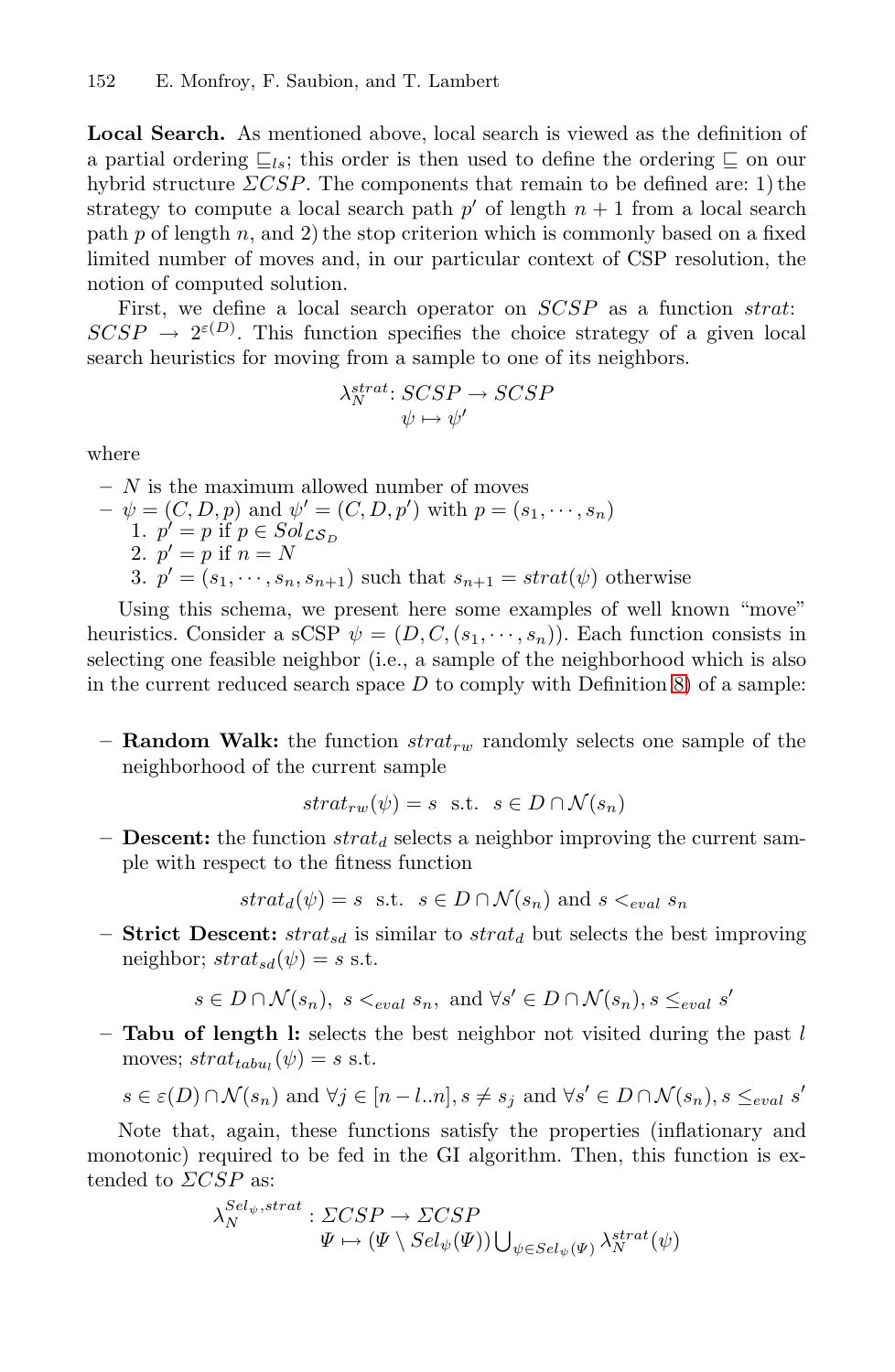**Combination.** The "choose function" of the **GI** algorithm now totally manages the hybridization/combination strategy; different scheduling of functions lead to the same result (in term of least common fixpoint), but not with the same efficiency.

Note that in practice, we are not always interested in reaching the fixpoint of the **[GI](#page-9-1)** algorithm. We can also be interested in solutions such as sCSPs which contain a solution for local search or a solution for constraint propagation. In this case, various runs of the **GI** algorithm with different strategies ("choose function") can lead to different solutions (e.g., in case of problems with several solutions, or several local minima).

**Result of the GI Algorithm.** We now compare the result of the GI algorithm with respect to Definition 5 for solution of a  $\sigma CSP$ .

Since we are in chaotic iteration framework (concerning orderings and functions), given a  $\sigma CSP \Psi$  and a set F of reduction functions (as defined above) the GI algorithm computes a common least fixpoint of the functions in  $F$ . Note that, this result is insured by the fact that our LS functions, which limit the size of search paths, induce a finite partial ordering in our computation structure. Clearly, this fixpoint  $lfp(\Psi)$  abstracts all the solutions of  $Sol(\Psi)$ :

 $- \bigcup_{(d,C,p)\in Sol(\Psi)}d \supseteq \bigcup_{(d,C,p)\in glfp(\Psi)}d$ *–* for all  $(D, C, p)$  ∈  $Sol(\Psi)$  s.t.  $p = (s_1, \ldots, s_n)$  ∈  $Sol_{\mathcal{LS}_D}(\Psi)$  there exists a  $(d, C, p') \in glfp(\Psi) \text{ s.t. } s_n \in \varepsilon(d).$ 

The first item states that all domain reduction and split functions used in GI preserve solutions. The second item ensures that all solutions computed by LS functions are in the fixpoint of the GI algorithm.

<span id="page-15-0"></span>In practice, one can stop the GI algorithm before the fixpoint is reached. For example, one can compute the fixpoint of the LS functions; in this case, the search space may be reduced (and thus, the possible moves) by applying only some of the CP functions. This corresponds to the hybrid nature of the resolution process and the tradeoff between a complete and incomplete exploration of the space.

# **5 CP+GA**

In this section, we de[scrib](#page-28-12)e the hybridization of a [prop](#page-28-11)agation based solver and genetic algorit[hm](#page-28-15)s. We use the same approach as the one for local search. Thus, we try to keep the sa[me p](#page-28-16)rogress, notations, and structure for this section.

#### **5.1 Populations**

Genetic algorithms aim at generating new populations using genetic operators, selection [6], (e.g. proportional selection [17], roulette-wheel selection [15], tournament selection, linear ranking [7], ...), recombination (e.g., elitist recombination [33], multiparent recombination like [10]), and mutation.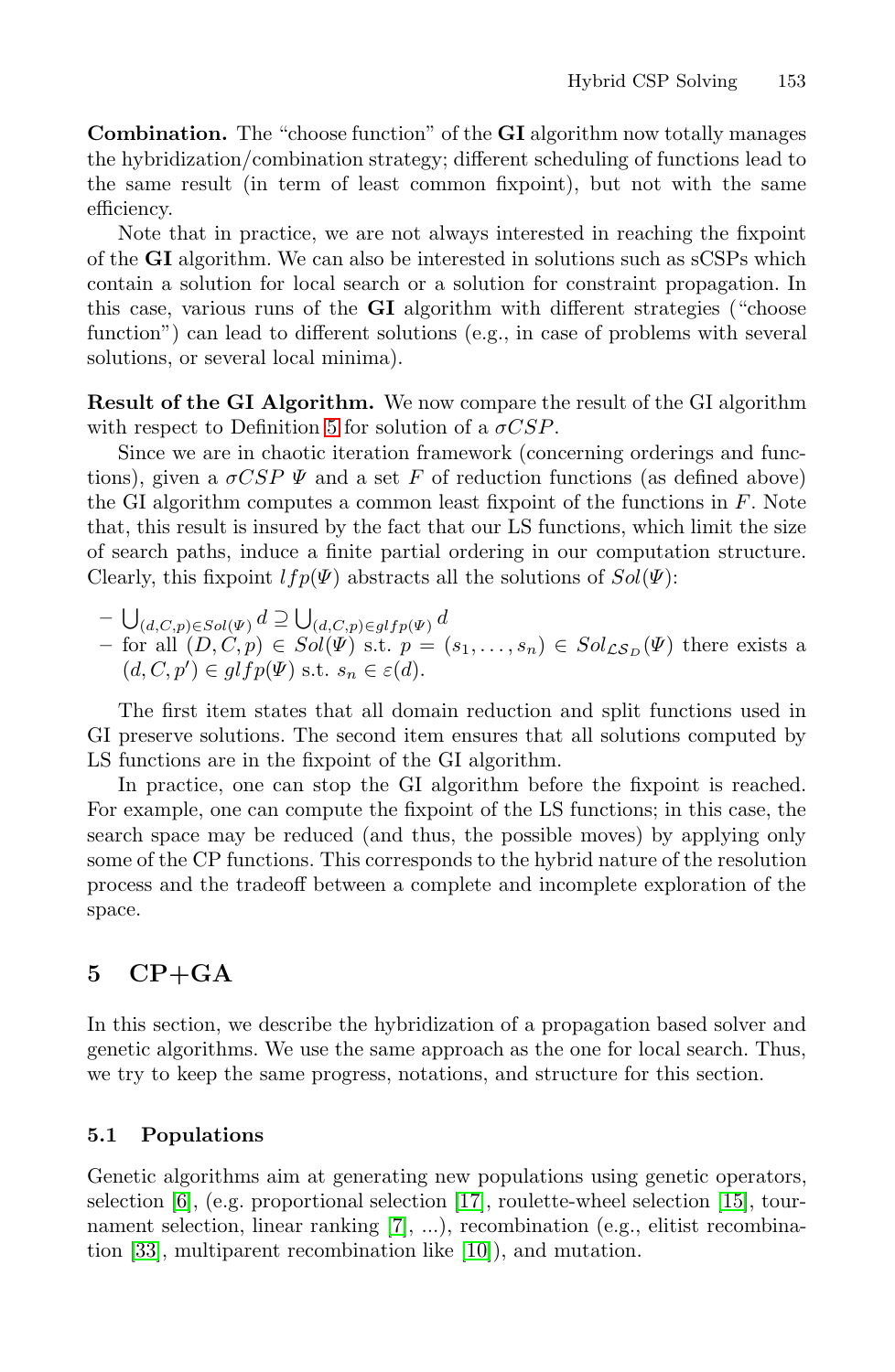A new population is called an offspring and formally it is a mapping  $\mathcal O$ :  $2^D \rightarrow 2^D$ . We define the set of possible genetic descendants, i.e., the set of sequences of populations as follows:

$$
\mathcal{GA} = \bigcup_{k>0} \{ p = (g_1, \dots, g_k) \mid \forall j \in [1..k], \ g_j \in 2^D \text{ and } \forall j \in [2..k], g_j \in \mathcal{O}(g_{j-1}) \}
$$

where  $q_1$  represents the initial population and k the length of the process. Note that, in practice, the size of th epopulation is fixed.

From a practical point of view, genetic algorithms are stopped by a criterion which is usually a fixed maximum number of iterations. Therefore, from a GA point of view, a result is either a population  $q$  which contains solutions or a genetic process of a maximum given size. Based on a fitness function (as presented in Section 2.3), we introduce the following order on sequences of populations of  $G.A$ :

**Definition 9 (Order on sequences of populations).** *Consider a fitness function* eval *together with its* associate order. The order  $\mathcal{Q}_a$  on GA is defined *by:*

 $(g_1, \ldots, g_n) \sqsubseteq_{ga} (g'_1, \ldots, g'_m)$  iff  $g'_m \le_{eval} g_n$ 

We have now to define the computation structure on which reduction functions will be applied and which includes the new component corresponding to the introduction of GA.

#### **5.2 Computation Structure**

In order to handle the different data structures associated to each technique of the hybrid resolution, we complete CSPs with *genetic factors*. Such a factor corresponds indeed to a GA process, and optimization will be done using them.

The resolution will be achieved according to the generic algorithm recalled in Section 2.3. We have here to define the computation structure devoted to this hybridization CP+GA.

**Definition 10 (CSP with genetic factor).** *A CSP with genetic factor (gcsp) for optimization is defined by a sequence*  $(D, C, p, f)$  *where* 

 $-D = D_1 \times ... \times D_n$  $- \forall c \in C, c \subseteq D_1 \times \ldots \times D_n$ **–** p ∈ GA **–** f*: objective function.*

GCSP *denotes the set of* gcsp*, and* ΣGCSP *denotes the set* 2GCSP

Note that, in the definition, the genetic algorithm process  $p$  should be included in the search space defined by  $D$ . Recall that the objective function  $f$  is taken into account in the eval function (see Section 2.3), and thus is also taken into account in the  $\leq_{eval}$  and  $\sqsubseteq_{qa}$  orderings (see above), and consequently in the ordered structure  $(GCSP, \sqsubseteq)$  that we define below.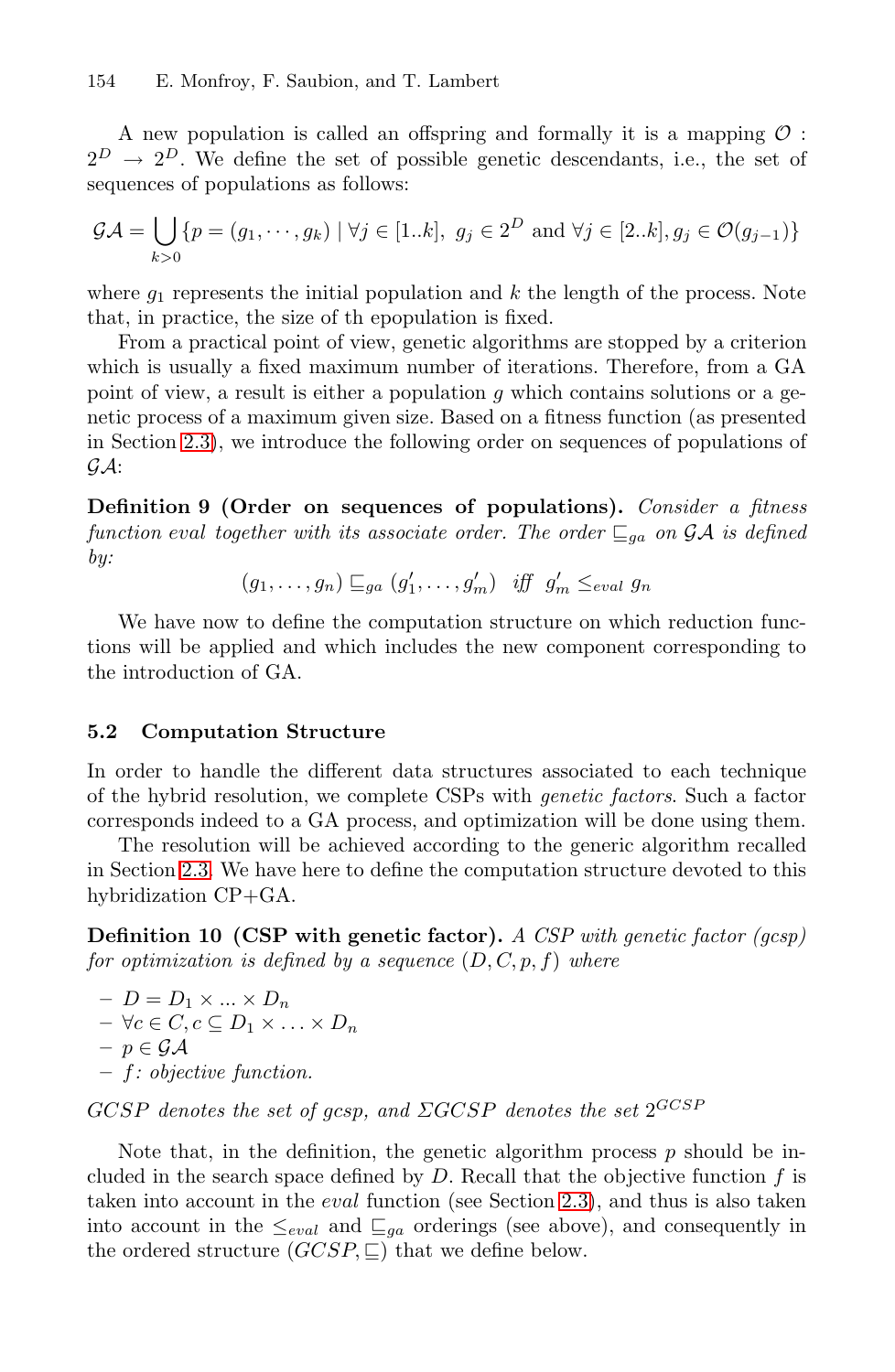**Definition 11 (Order on** GCSP). Given two gcsps  $\psi = (D, C, p, f)$  and  $\psi' =$  $(D', C, p', f), \psi \sqsubseteq \psi'$  *iff* 

 $D' \subseteq D$  $-$  *or*  $(D' = D$  *and*  $p \sqsubseteq_{ga} p'$ .

*This relation is extended on*  $2^{GCSP}$ *:*  $\{\phi_1; \ldots; \phi_k\} \subseteq \{\psi_1; \ldots; \psi_l\}$ *, iff* 

 $\forall \phi_i, (\exists \psi_i, \phi_i \sqsubseteq \psi_i \text{ and } \nexists \psi_i, \psi_j \sqsubset \phi_i)$ 

*where*  $i \in [1..k], j \in [1..l].$ 

 $\Sigma GCSP$  (i.e., the set  $2^{GCSP}$ ) constitutes the key set of our computation structure. We use here  $\sigma CSP$  to denote an element of  $\Sigma GCSP$ . The least element  $\perp$  is  $\{(D, C, p, f)\}\)$ , i.e., the initial  $\sigma CSP$  to be solved.

### **5.3 Solution**

From the CP point of view, a solution of an gcsp  $\psi = (D, C, p, f)$  is a tuple which satisfies all the constraints. From the GA point of view, the notion of solution is related to the evaluation function: a solution is defined as an element s of a population g of the sequence p such that s is the minimum (or maximum) of the objective function with respect to all such  $s'$  appearing in  $p$ . Given an gcsp  $\psi = (D, C, p, f)$ , these two points of view induce two sets of solutions:

- **−** Feasible solutions:  $Sol_{CP}(\psi) = \{d \in D \mid \forall c \in C, d \in c\}$
- **−** Optimum solutions (minimization):  $Sol_{\mathcal{GA}}(\psi) = \{s \mid p = (g_1, \ldots, g_m) \text{ and } \forall i$  $\in [1..m], \forall s' \in g_i, s \leq_{eval} s' \}.$
- **–** Optimum solutions (maximization):  $Sol_{\mathcal{GA}}(\psi) = \{ s \mid p = (g_1, \ldots, g_m) \text{ and } \forall i$  $\in [1..m], \forall s' \in g_i, s' \leq_{eval} s$ .

Based on this, we define the set of solutions in the hybrid model for a given gcsp  $\psi$  as:

$$
Sol(\psi) = Sol_{CP}(\psi) \cap Sol_{\mathcal{GA}}(\psi)
$$

Hence a solution of a given gcsp is a tuple  $d$  such that  $d$  satisfies the constraints and minimizes (respectively maximizes) the objective function. This notion of solution is generalized to the computation structure  $\triangle CCSP$ .

**Definition 12.** *Given a*  $\sigma CSP \Psi = {\psi_1, \ldots, \psi_k}$  *according to* 

- $− a minimization problem: Sol(Ψ) = Min({s_i} | s_i ∈ sol(ψ_i)$
- $− a maximization problem: Sol(Ψ) = Max({s_i} \mid s_i ∈ sol(ψ_i)$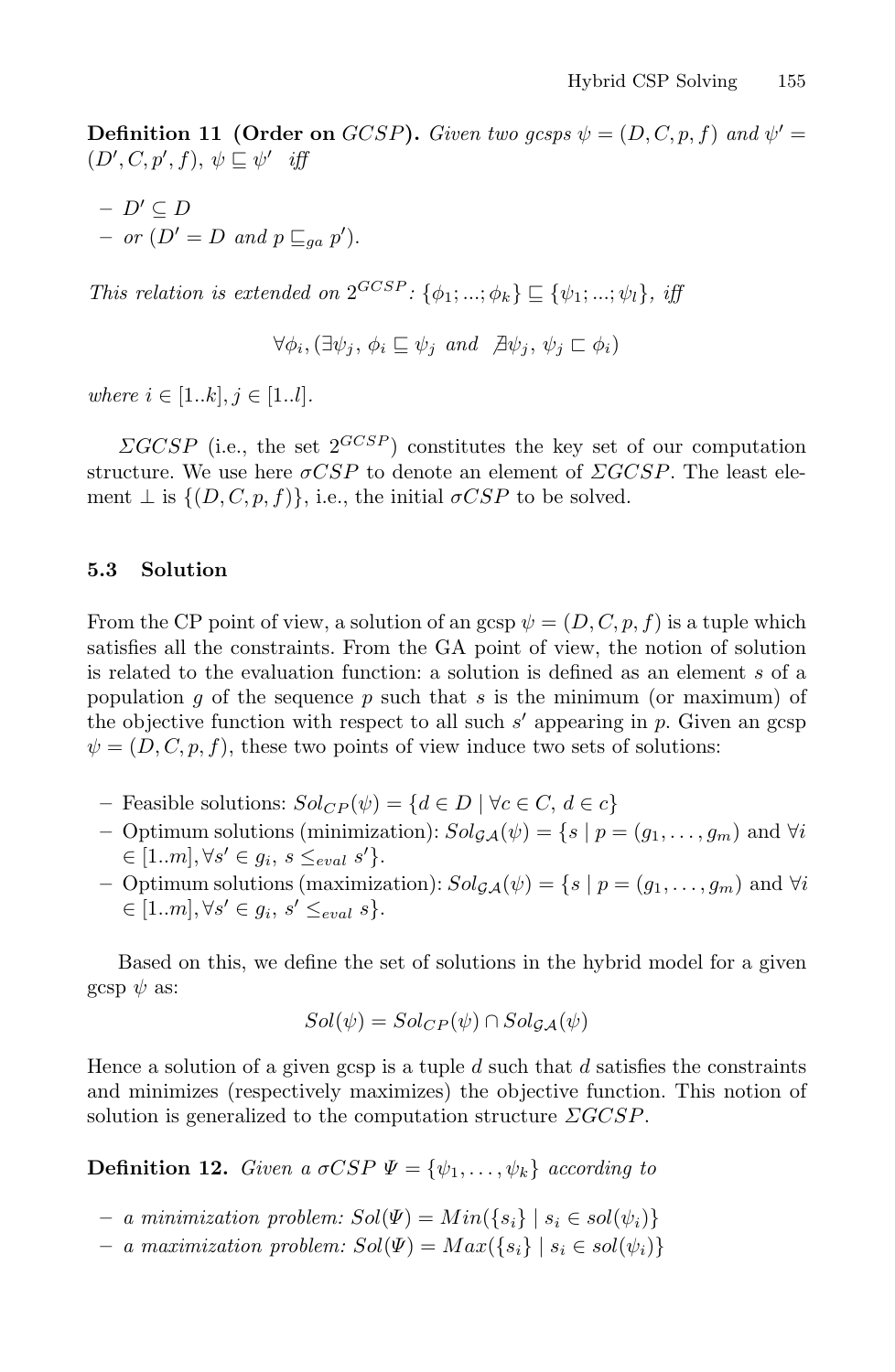### **5.4 A Function-Based Solving Process**

At this step, we have to define the reduction functions on  $\Sigma GCSP$ . They describe the different components of the resolution process: constraint propagation by domain reduction and splitting, combined with genetic algorithms.

Given an element  $\Psi = {\psi_1, \cdots, \psi_n}$  of  $\Sigma GCSP$ , we have to apply functions on  $\Psi$  which correspond to domain re[du](#page-10-0)ctio[n,](#page-10-1) domain splitting, and genetic algorithm. These functions may operate on elements  $\psi_i$  of  $\Psi$ [, a](#page-19-0)nd for each  $\psi_i$  on some of its components. We should note that since we consider here finite sets as initial gcsps, the structure is a finite partial ordering.

The following definitions introduce the fundamental properties of the different operators and their general purpose.

The definitions of a reduction function and of a split for the hybridization  $CP+GA$  are similar to the ones of  $CP+LS$  (Definitions 6 and 7) but this time they apply on  $\Sigma GCSP$ . The same remark is also valid concerning Definition 15 and Definition 8.

**Definition 13 (Domain reduction function).** *A* domain reduction function red *is a function:*

$$
red: \Sigma GCSP \rightarrow \Sigma GCSP\{\psi_1, \cdots, \psi_n\} \mapsto \{\psi'_1, \cdots, \psi'_n\}
$$

*such that*  $\forall i \in [1 \cdots n]$ *:* 

 $-$  *either*  $\psi_i = \psi'_i$ ,  $-$  *or*  $\psi_i = (D, C, p, f), \ \psi'_i = (D', C, p', f) \ and \ D \supseteq D' \ and \ Sol(\psi_i) = Sol(\psi'_i).$ 

This definition ensures that  $\{\psi_1, \dots, \psi_n\} \sqsubseteq red(\{\psi_1, \dots, \psi_n\})$  and that the function is inflationary and monotonic on  $(\Sigma GCSP, \square)$ . From a constraint programming point of view, no solution of the initial  $\sigma GCSP$  is lost by a domain reduction function. This is also the case for domain splitting as defined below.

**Definition 14 (Domain splitting).** *A domain splitting function* sp *on*  $\sum GCSP$  *is a function such that for all*  $\Psi = {\psi_1, \ldots, \psi_n} \in \sum GCSP$ :

- *a.*  $sp(\Psi) = {\psi'_1, \ldots, \psi'_m} \text{ with } n \leq m,$ *b.*  $\forall i \in [1..n]$ ,
	-
	- *either* ∃*j* ∈ [1..*m*] *such that*  $\psi_i = \psi'_j$ <br>• *or there exist*  $\psi'_{j_1}, \ldots, \psi'_{j_h}, j_1, \ldots, j_h$  ∈ [1.*m*] *such that*

$$
Sol_D(\psi_i) = \bigcup_{k=1..h} Sol_D(\psi'_{j_k})
$$

*c.* and,  $\forall j \in [1..m],$ 

- 
- $\bullet$  *either* ∃*i* ∈ [1..*n*] *such that*  $ψ<sub>i</sub> = ψ'<sub>j</sub>$ <br>  $\bullet$  *or*  $ψ'<sub>j</sub> = (D', C, p', f)$  *and there exists*  $ψ<sub>i</sub> = (D, C, p, f)$ ,  $i ∈ [1..n]$  *such that*  $D \supseteq D'$ .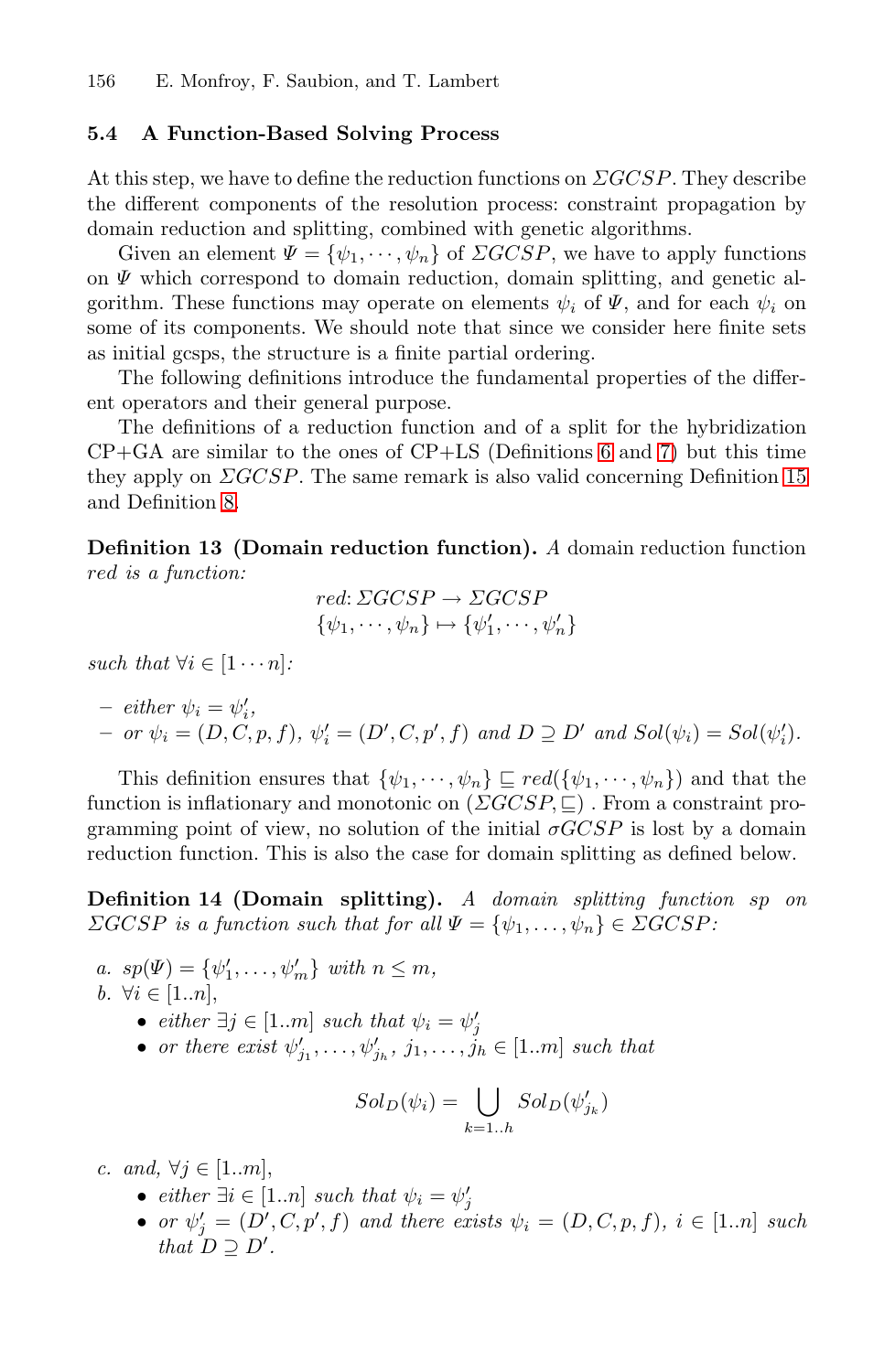Conditions a. and b. ensure that some gcsps have been split without discarding solutions. Condition c. ensures that the search space does not grow (each new search space is included in one of the initial search space).

Finally we define genetic algorithm as a reduction function on  $\triangle GCSP$ .

**Definition 15 (Genetic algorithms).** *A genetic algorithm function*  $\Gamma_N$  *is a function:*

<span id="page-19-0"></span>
$$
\Gamma_N: \Sigma GCSP \to \Sigma GCSP ,\{\psi_1, \cdots, \psi_n\} \mapsto {\psi'_1, \cdots, \psi'_n}
$$

*where* N *is the maximum number of consecutive offsprings, and*  $\forall i \in [1..n]$ 

 $-$  *either*  $\psi_i = \psi'_i$  $-$  *or*  $\psi_i = (D, C, p, f)$  *and*  $\psi'_i = (D, C, p', f)$  *with*  $p = (g_1, \dots, g_k)$  *and*  $p' = (g_1, \dots, g_k)$  $(g_1, \dots, g_k, g_{k+1})$  *such that*  $g_{k+1} \in \mathcal{O}(g_k) \cap D^m$  and  $k+1 \leq N$ , where m is the size of the population.

 $N$  is the maximum length of a genetic algorithm, i.e., the number of offsprings allowed in a usual genetic search process. Note that  $\psi_i = \psi'_i$  can happen when:

- 1.  $n = N$ : the maximum allowed number of operations has been reached,
- 2.  $\Gamma_N$  is the identity function on  $\psi_i$ , i.e.,  $\Gamma_N$  does not try to improve the generation of the GCSP  $\psi_i$ . This might happen when no possible move can be performed (e.g., all individuals are equal and no mutation are allowed).

We now give some properties on some possible genetic algorithm functions.

**Definition 16 (elitism).** *A genetics algorithm is called elitist if at every step the current best individual survives, the best solution is never lost during the search. Formally consider a search path*  $p = (g_1, \ldots, g_k)$ :

$$
\forall j \in [1..k-1], \text{if there exists } s \in g_j \text{ s.t. } \forall s' \in g_j, s \leq_{eval} s', \text{ then } s \in g_{j+1}
$$

*Property 1 (Convergence)*. Suppose that the genetic algorithm is elitist. Suppose that for every population g there is a nonzero probability  $P$  that in the next generation the population is better:

$$
\forall s \in g_k, \exists s' \in g_{k+1} \text{ s.t. } s' \leq_{eval} s
$$

Then the fitness of the population at time t converges to the optimal value, for  $t\rightarrow\infty$ .

Thus, with the previous properties, GA optimizes the objective function, taking its values in a search space which is becoming locally consistent using CP. With successive constraint propagations and splits, the search space is progressively restricted to feasible solution, therefore GA finds the optimum.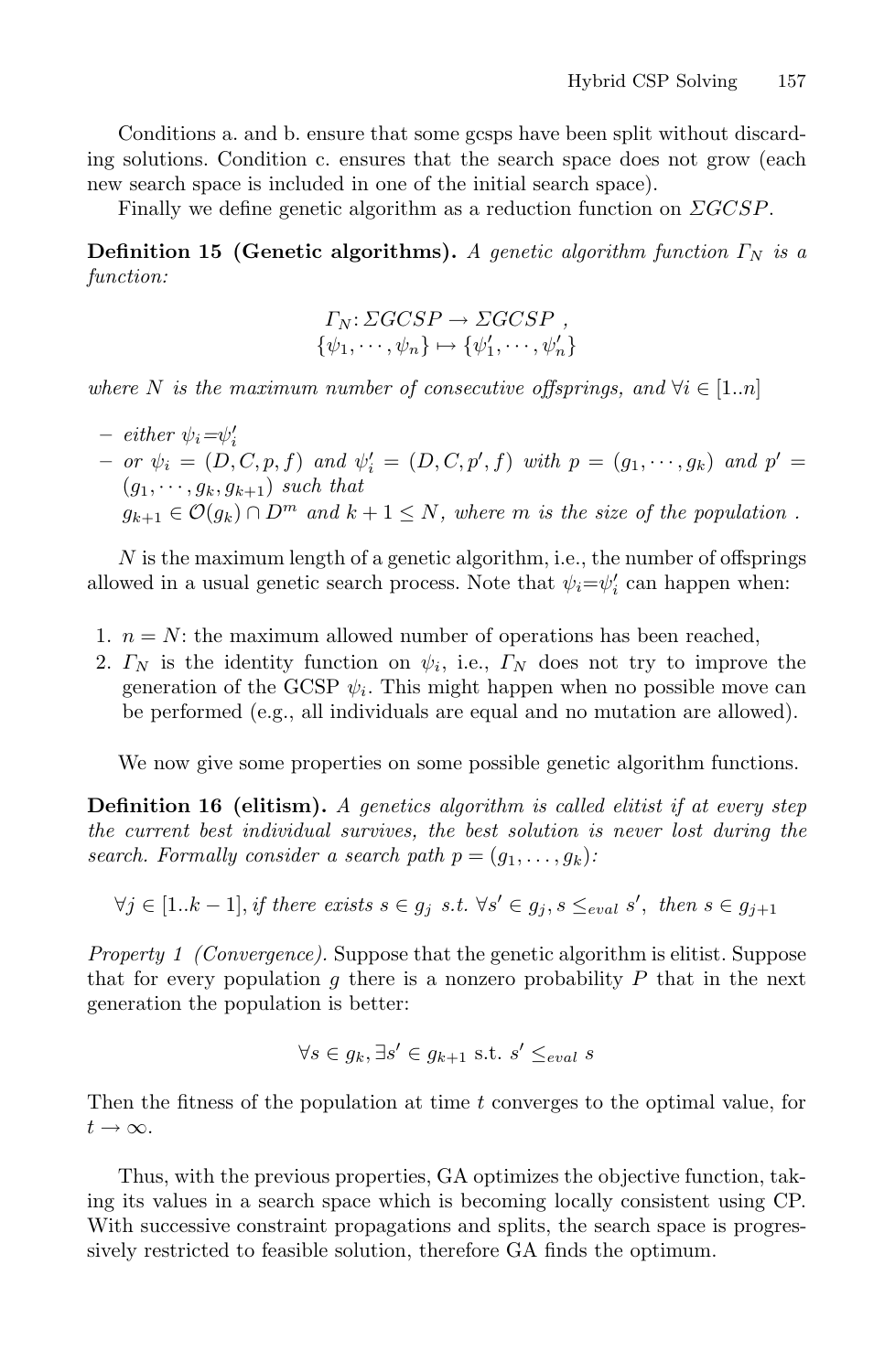#### **5.5** *σGCSP* **s Resolution**

As in the previous section, the **GI** algorithm is fed with the ordering on  $\Sigma GCSP$ ; the least element  $\perp$  is  $\{(D, C, p, f)\}\)$ , i.e., the initial  $\sigma GCSP$  to be solved; and monotonic and inflationary functions: domain reduction, split, and genetic algorithms.

Similarly to Section 4, reduction functions can first be built over GCSP before being extended over  $\triangle GCSP$ . In this case, a selection process is also needed in order to take into account each  $\sigma GCSP$  that could be created during resolution. We do not detail here this process, since it is the same as for local search hybridization.

**Result of the GI Algorithm.** The result of the **GI** algorithm can be defined similarly as before. Given a  $\sigma GCSP \Psi$  and a set F of reduction functions the GI algorithm computes a common least fixpoint of the functions in F. This fixpoint  $glfp(\Psi)$  abstracts all the solutions of  $Sol(\Psi)$ :

 $- \bigcup_{(d,C,p)\in Sol(\Psi)} d \supseteq \bigcup_{(d,C,p)\in glfp(\Psi)} d$ *–* for all  $(D, C, p, f)$  ∈  $Sol(\Psi)$  s.t.  $p = (g_1, \ldots, g_n)$  ∈  $Sol_{\mathcal{GA}_D}(\Psi)$  there exists a  $(d, C, p', f) \in glfp(\Psi) \text{ s.t. } \exists i \in [1..n], d \in g_i.$ 

<span id="page-20-0"></span>The first item states that all domain reduction and split functions used in GI preserve solutions. The second item ensures that in all sequences of populations that are solution of the GA functions, there is a population containing a tuple which is in the fixpoint of the GI algorithm.

### **6 Experimentations**

In this section, hybridizations CP+LS and CP+GA are tested using our constraint system (developed in  $C_{++}$ ). The purpose of this section is to highlight the benefit of our framework for hybridization and the benefit of hybrid resolution; note that our purpose is not to test a high performance implementation on large scale benchmarks. All tests are performe[d on](#page-28-17) a cluster with 22 processors running sequentially at 2.2 GHz with 1 Go of RAM each.

### **6.1 CP+LS for Constraint Satisfaction Problems**

**Problem Instances.** We consider various classic CSP problems: *S+M=M* (Send + More = Money), *Magic Square*, *Langford numbers*, the *Zebra* puzzle, *Golomb ruler*, and the *Uzbekian problem*, issued from the CSPlib [13].

**Experimental Process.** Our basic functions are stored into three sets: a set of domain reduction functions  $dr$ , a set of split functions  $sp$ , and a set of local search functions ls. The *choose* function of the **GI** algorithm is defined as follows: we consider a tuple  $(\alpha, \beta, \gamma)$  such that  $\alpha$ ,  $\beta$ , and  $\gamma$  represent respectively the percentage of reduction functions, split functions, and local search functions, that are applied; functions are fairly selected with respect to these ratios.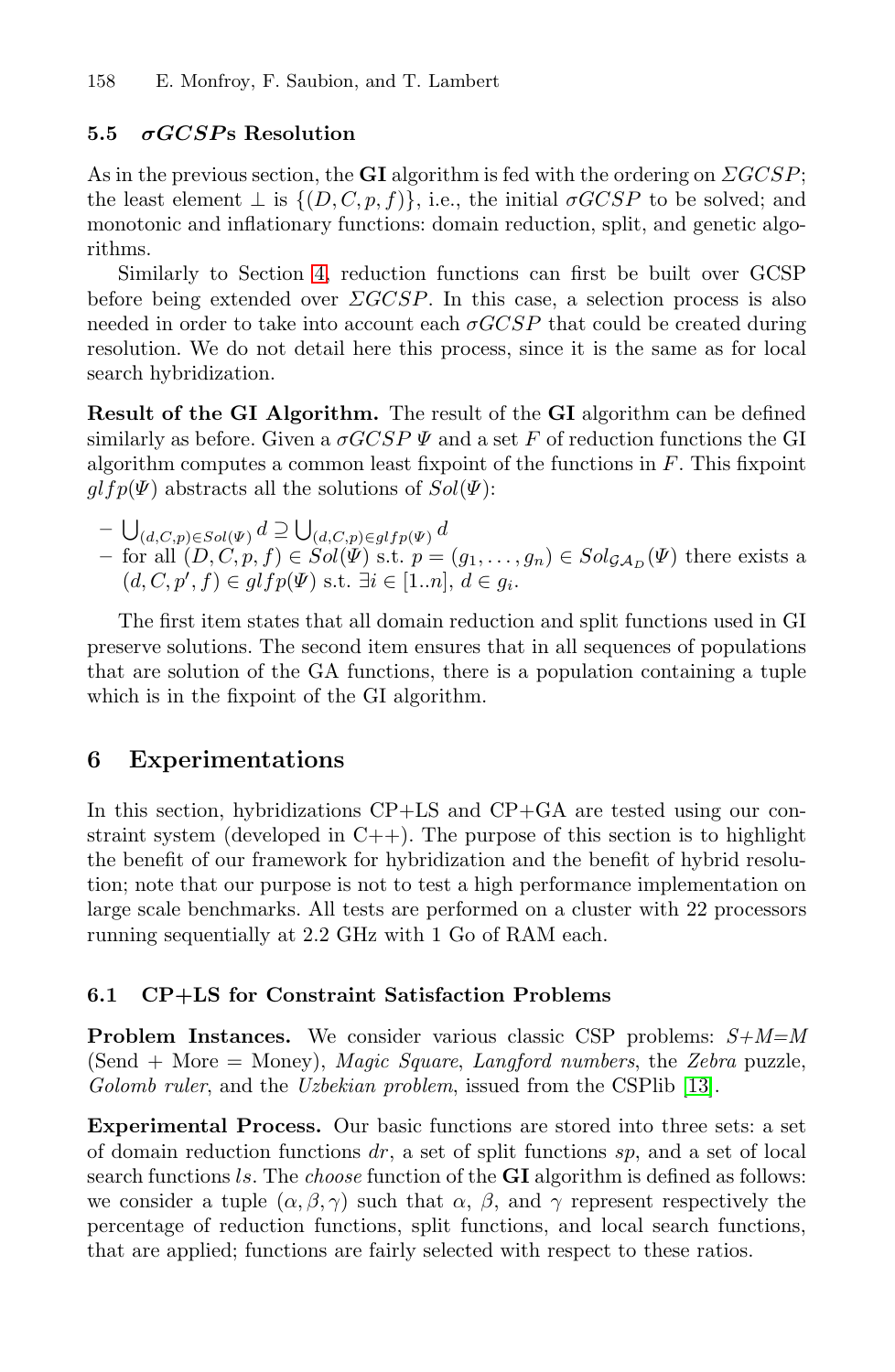The reduction functions are defined as follows. A domain reduction corre[spo](#page-11-1)nds either to a bound consistency operator or a global constraint filtering operator (e.g., all different). [A sp](#page-11-1)lit function cuts the selected domain into two subdomains. A local search function is a basic LS move; LS functions are then instantiated by a tabu search strategy which selects the best neighbor not currently in a tabu list of length 10 (see Section 4.5).

In the following, we consider three types of strategies corresponding to selection function of sCSP (to select one  $sCSP$  in a  $\sigma CSP$ , i.e.,  $Sel_{\psi}$  function as defined in Section 4.5), and selection function of domain (to select one domain in a  $CSP$ , i.e.,  $Sel<sub>D</sub>$  function as defined in Section 4.5) for domain reduction and split functions. Here, we do not formalize these functions, but we just describe their strategies:

- **random:**  $Sel_{\psi}$  selects any  $sCSP$ , and  $Sel_{D}$  selects any domain of the selected sCSP.
- **depth-first:**  $Sel_{\psi}$  selects the  $sCSP$  containing the smallest domain, and  $Sel<sub>D</sub>$  selects the smallest domain of the selected sCSP.
- **LS-forward checking:** forward checking consists in instantiating variables (split by enumeration) in a given order and to prevent future conflicts by reducing variables directly linked to the one freshly enumerated. Our LSforward checking strategy is similar; ls functions will apply on the  $sCSP$ that has just been split.
- **width-first:**  $Sel_{\psi}$  selects the  $sCSP$  containing the largest domain, and  $Sel_D$ selects the largest domain of the selected sCSP.

Combining our reduction functions and the three above mentioned strategies, we obtain three packs (one for each strategy) of sets of functions (dr, sp, and ls).

**Experimental Results.** The evaluation and comparison criterion corresponds to the number of basic functions applied to reach a first solution. Such an application of function is either a step of local search, a split, or a domain reduction (reduction of one domain using one constraint). We focus here on small problems: thus, computation times represents less than one minute of CPU time (e.g., a solution for the Langford Number is found in one sec.).

*Interaction between CP and LS.* We study here the benefit of the hybridization CP+LS. Using various strategies we highlight the effect of different cooperations on solving efficiency.

We first focus on the problems Langford Number and  $S+M=M$ ; the tests are performed by increasing the percentage  $\alpha$  of propagation from 0 to 100%. To insure to reach a solution, we set the split ratio to  $\beta = \alpha * 0.1$ . For example, if  $\alpha = 0.4$ , we set  $\beta$  to 4% of split, and thus 56% of LS. These tests use the depth-first strategy above-mentioned.

Figure 4 shows that the best results for the Langford Number problem correspond to a range of propagation rate between 35% and 45%. As a matter of fact, when local search represents less than  $10\%$  of the search effort, reaching a solution means computing the fixpoint for constraint propagation (i.e., applying all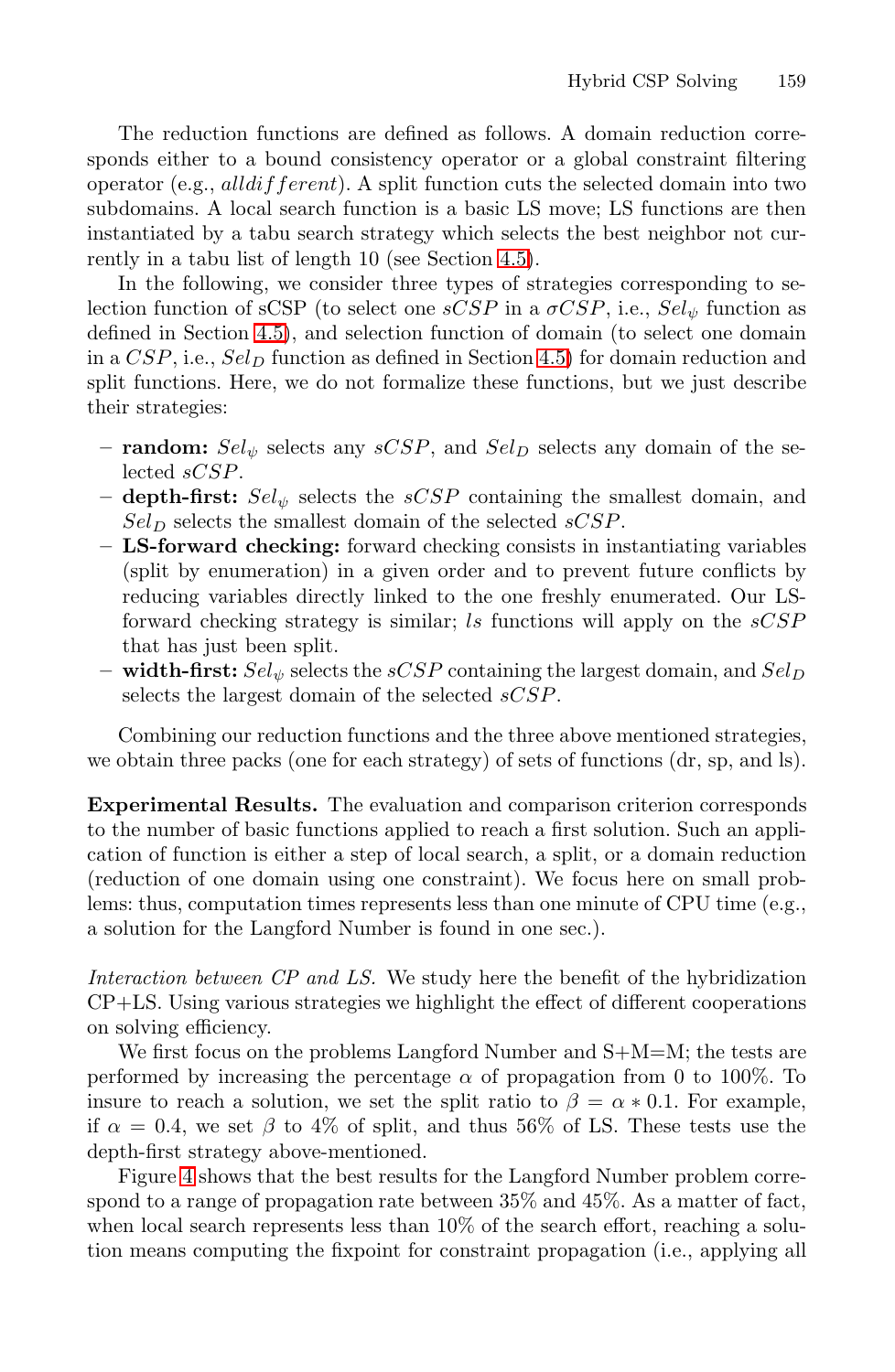<span id="page-22-0"></span>160 E. Monfroy, F. Saubion, and T. Lambert



**Fig. 4.** Cost of a solution Langford Number (Depth-First)



**Fig. 5.** Cost of a solution Send+More=Money (Depth-First)

<span id="page-22-1"></span>propagation functions). N[ot](#page-22-1)e that, for this problem, tabu search alone (Figure 4, left) provides better results than propagation with split (Figure 4, right).

Figure 5 shows the abo[ve-](#page-23-0)mentioned depth-first strategy to solve the  $S+M=$ M problem. The standard deviation is important: indeed, although sCSPs and domains are selected by the strategy, the choice of functions to apply is not fixed (random). However, the average performances are more regular, and the best range corresponds to 70%– 80% of propagation. Here, LS alone (Figure 5, right) appears less efficient than CP (Figure 5, left).

Thus, choosing the best settings for hybridization depends on the problem and on the strategies that are applied. Table 1 presents the best ranges using the LS-Forward-checking strategy for different problems.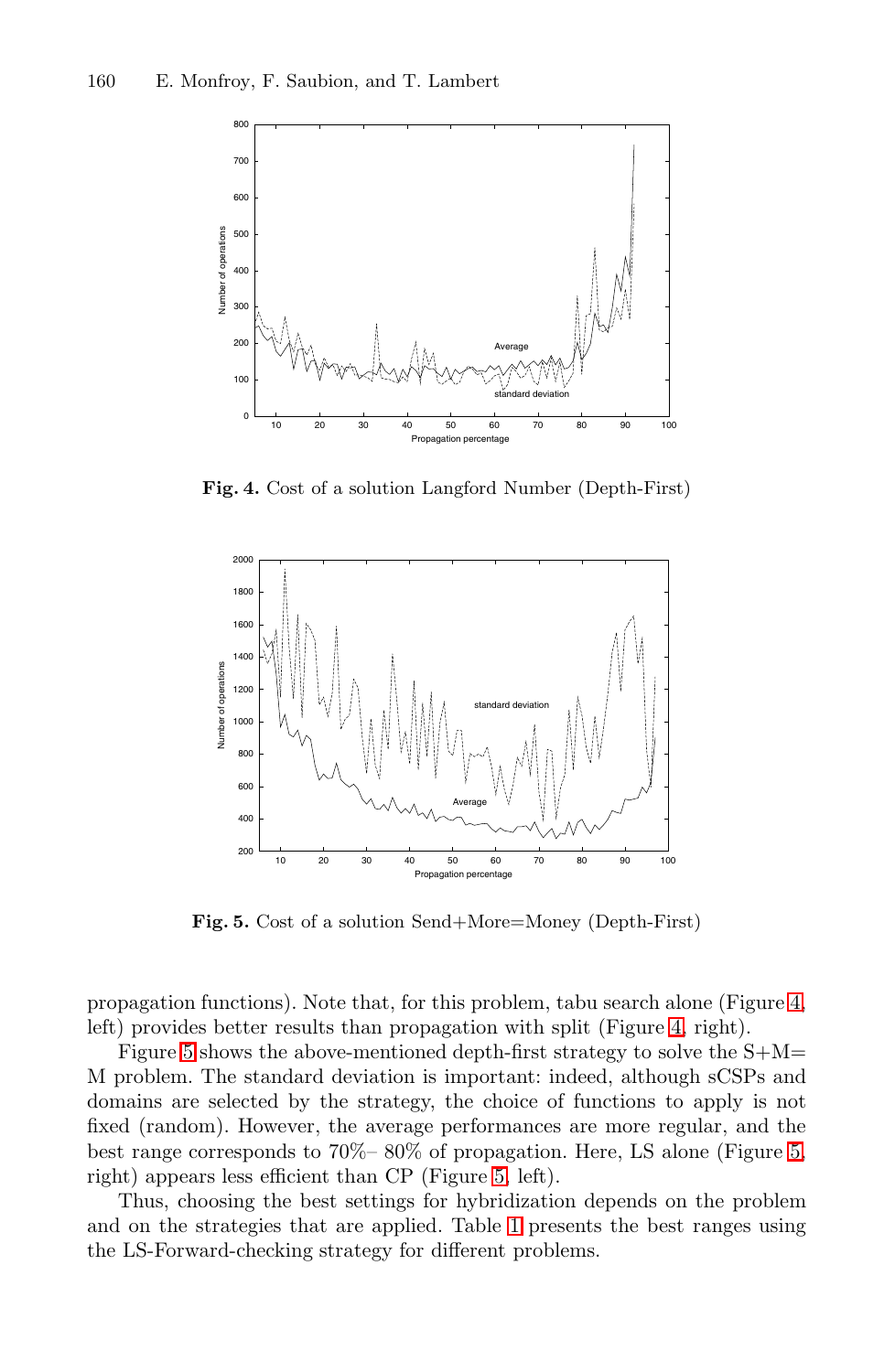<span id="page-23-0"></span>**Table 1.** Best range of propagation rate  $(\alpha)$  to compute a solution

|  |  | Problem S+M LN42 Zebra M. square Golomb   |  |
|--|--|-------------------------------------------|--|
|  |  | Rate FC 70-80 15 - 25 60-70 30-45 30 - 40 |  |

These results point out that the incremental introduction of CP in LS (the same remark is valid for LS in CP) improves the general efficiency of resolution. These ratios of hybridization can thus be tuned t[o](#page-23-0) optimize performances.

*Benefit of Hybridization with respect to LS and CP alone.* In Table 2 we present a comparative study of the hybridization CP+LS, CP alone, and LS alone:

- <span id="page-23-1"></span>**–** the three strategies above-mentioned (random, depth-first, LS forward checking)
- **–** CP+LS: the ratios (α, β, γ) are the best ratios selected in Table 1,
- **–** CP (alone): the ratios are (90%, 10%, 0),
- **–** LS (alone): the ratios are (0, 0, 100%).

|  |  | <b>Table 2.</b> Average number of operations to compute a first solution |  |  |  |
|--|--|--------------------------------------------------------------------------|--|--|--|
|  |  |                                                                          |  |  |  |

|            |          |      |      | Strategy Method S+M LN42 M. square Golomb |      |
|------------|----------|------|------|-------------------------------------------|------|
| Random     | LS       | 1638 | 383  | 3328                                      | 3442 |
|            | $CP+LS$  | 1408 | 113  | 892                                       | 909  |
|            | $\rm CP$ | 3006 | 1680 | 1031                                      | 2170 |
| $D$ -First | LS       | 1535 | 401  | 3145                                      | 3265 |
|            | $CP+LS$  | 396  | 95   | 814                                       | 815  |
|            | CР       | 1515 | 746  | 936                                       | 1920 |
| FC         | LS       | 1635 | 393  | 3240                                      | 3585 |
|            | $CP+LS$  | 22   | 192  | 570                                       | 622  |
|            | $\rm CP$ | 530  | 425  | 736                                       | 1126 |

Again, these results show that hybridization benefits from the interaction between the solving methods. Improvements occur on problems for which LS performs better than CP but also on problems for which CP is better than LS. Moreover, the improvement is strongly related to the problem structure (such as the density of solutions) and to the chosen strategy. Experiments with the Width-First stra[tegy](#page-28-17) above-mentioned are not presented here but provided similar results.

### **6.2 CP+GA for Constraint Optimization Problems**

**Problem Instances.** The BACP (Balanced Academic Curriculum Problem) is a problem class issued from the CSPlib [13]: it consists in organizing courses in order to balance the work load of students for each period of their curriculum. We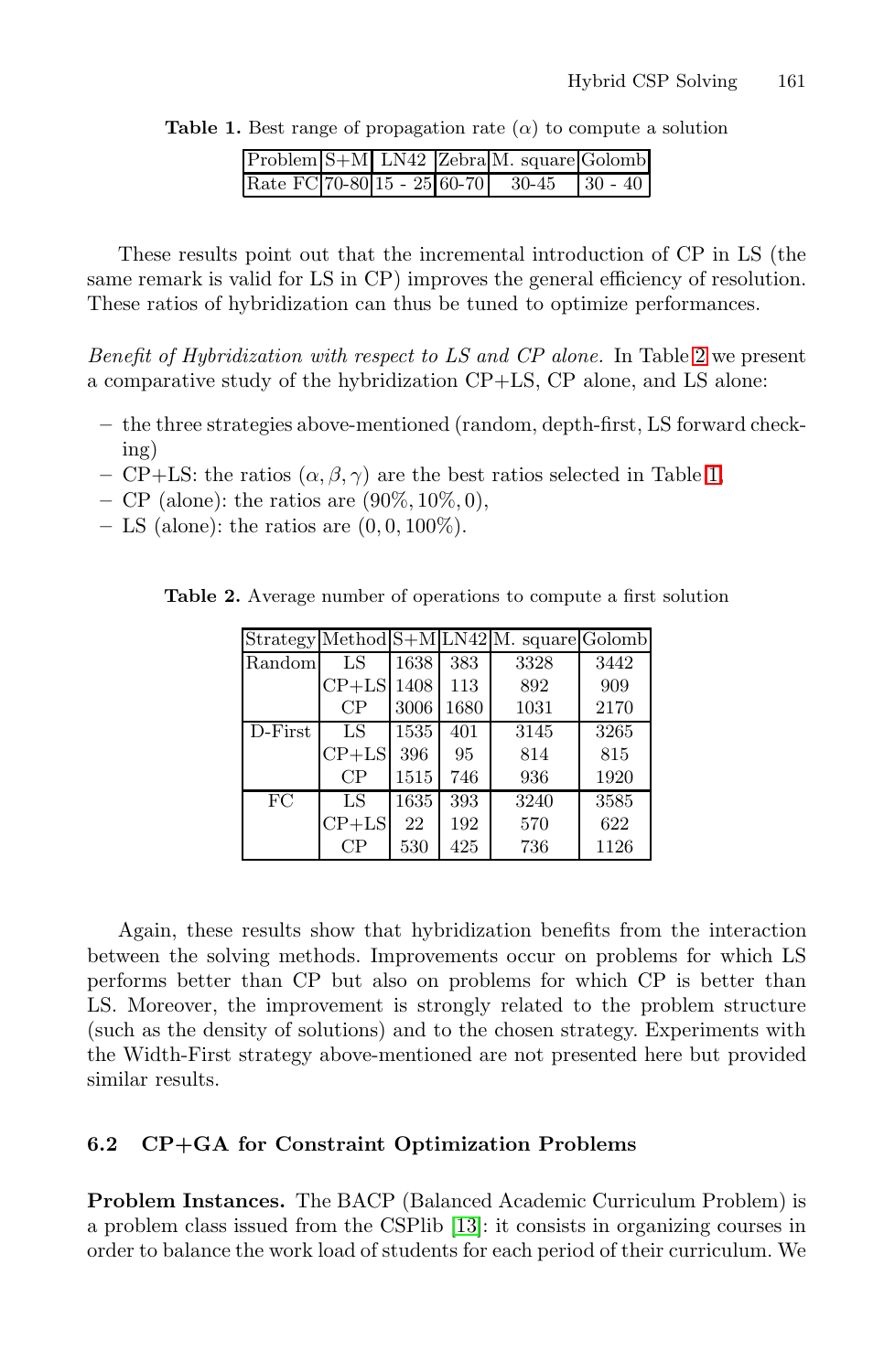

**Fig. 6.** ga functions

<span id="page-24-0"></span>consider here various instantiations of the BACP: the bacp8, bacp10, and bacp12 problems issued from the CSPlib [13]; and finally data of this three curriculum are used to form a new problem (bacpall) for which some courses are shared by several curriculums.

**Experimental Process.** Similarly to CP+LS, our basic functions are organized into three sets: the set of domain reduction functions  $dr$ , the set of split functions sp, and the set of GA functions  $qa$ . In the following, the strategy is the depth-first strategy presented in the previous section.

Here, reduction functions correspond to arc consistency operators and reduction of global constraints (e.g., period, load) used to model the problems and to prune the se[ar](#page-24-0)ch tree by detecting inconsistencies. The global constraint  $period(i, \delta, \epsilon)$  computes the number of domains within the value *i*. If less than j occurrences of  $i$  are present in the  $m$  different domains, then the current CSP is locally inconsistent:  $\delta \leq (\sum_{k=1}^m 1 \mid x_k = i) \leq \epsilon$ . The global constraints  $load(i, \beta, \gamma)$  counts the charge for a given period i of the current CSP:  $\beta \leq (\sum_{k=1}^m c_k \mid x_k = j) \leq \gamma$ .

sp are split operators which cut the selected domain into two subdomains.

ga are basic GA operators (see figure 6) which are instantiated by our genetic algorithm: from a population k, our genetic algorithm generates a new population  $k+1$  of 60 individuals selected among 100 issued from k. When ga is called by the main algorithm, the following different cases may occur:

 $-$  the population  $k + 1$  has less than 100 individuals: an individual is selected randomly; then, either it is coupled with another parent to create 2 children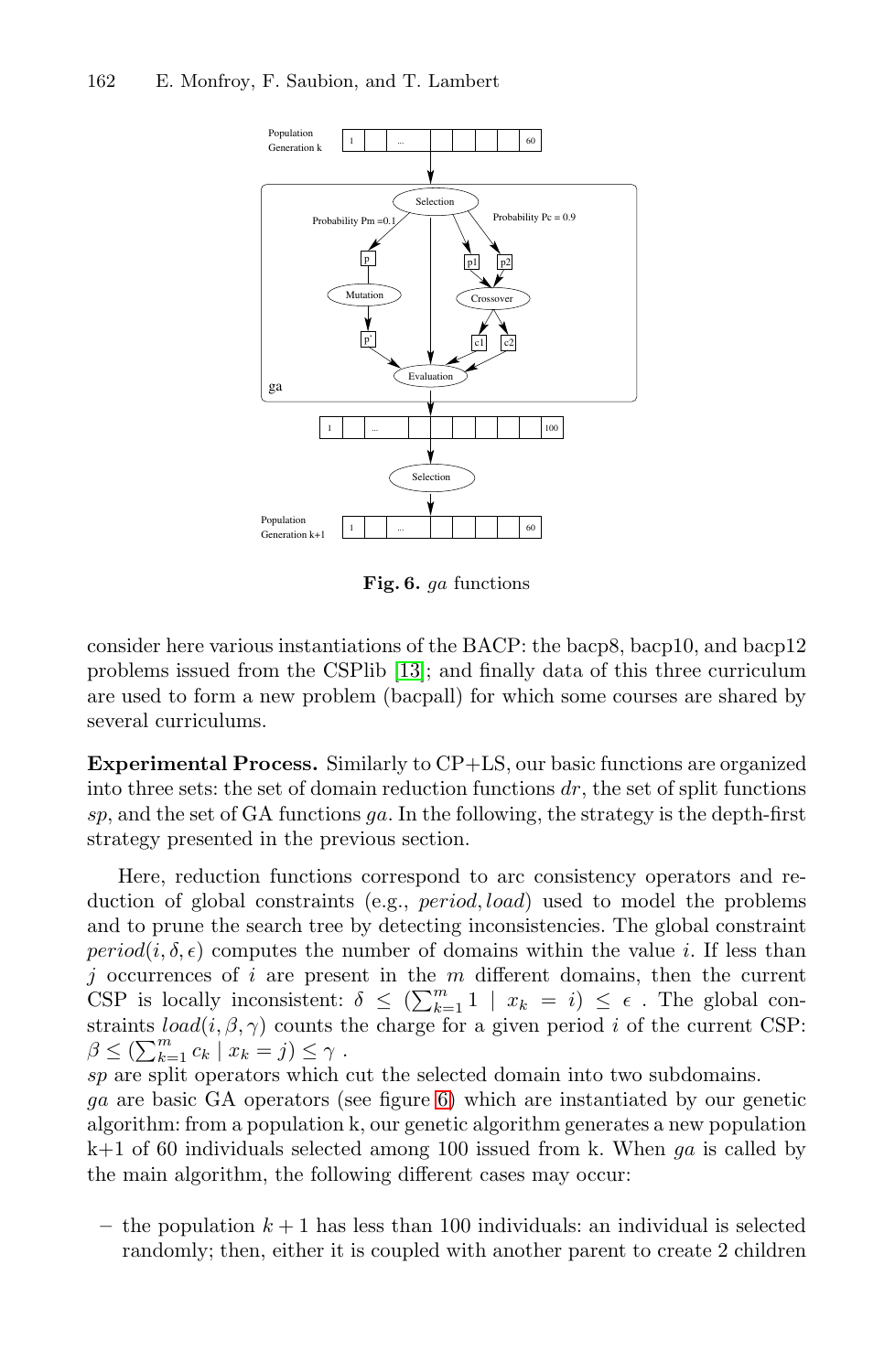in the population  $k + 1$ , either it is submitted to mutation, or it remains unchanged in the population  $k + 1$ .

– the population  $k + 1$  has 100 individuals: the 6[0 b](#page-25-0)est ones are selected according to the evaluation function which takes into account the objective function.

**Experimental Results.** For these experimentations, we integrated the GA module (i.e., ga functions) in our constraint based solving system for hybridization. We also added the notion of optimization to the single notion of solution.

<span id="page-25-0"></span>In order to compare our results, we present the results of [8] using the linear programming solver lp solve for the bacp8 and bacp10 problems (Table 3 shows the progress of the cost –evaluation– of the objective function w.r.t. the computation time). The results with our hybrid solver CP+GA are shown in Table 4. If lp solve is able to find the optimal solution for the first problem, it is not the case for the second one.

| Sol quality                       |                     | bacp $8$ Sol quality bacp $10$ |         |
|-----------------------------------|---------------------|--------------------------------|---------|
| 24                                | 137.08              | 33                             | 9.11    |
| 23                                | 218.23              | 32                             | 25.38   |
| 21                                | 218.43              | 30                             | 25.65   |
| 20                                | $\overline{712.84}$ | 29                             | 1433.18 |
| 19                                | 1441.98             | 27                             | 1433.48 |
| 18                                | 1453.73             | 26                             | 1626.49 |
| $17 \text{ (optimum)} \, 1459.73$ |                     | 24                             | 1626.84 |

Table 3. Results in seconds using lp\_solve

As mentioned above, we control the rates of each family of functions  $dr$ , sp and ga by defining the strategy (completing the depth-first strategy) as a tuple  $(\mathcal{K}_{dr}, \mathcal{K}_{sp}, \mathcal{K}_{ga})$  of application rates. These values correspond indeed to a probability of application of a function from each family. In practice, we measure in Figure 7 the rate of effective applications, i.e., we only count the functions which are chosen according to the strategy and having a real impact on the resolution.

The most interesting in such an hybridization is the completeness of the association GA-CP, and the roles played by GA and CP in the search process (see Figures 7): GA optimizes the solutions in a search space progressively becoming locally consistent (and thus smaller and smaller) using constraints propagation and split. To evaluate the benefits of each of the methods we have measured:

- **–** for CP: the number of effective reductions that are performed and the number of split,
- **–** and for GA: the fact that the next generation is globally better than the previous one.

First of all, splits are limited to 1% of the total number of basic operations (reduction functions) because of the space complexity they generate.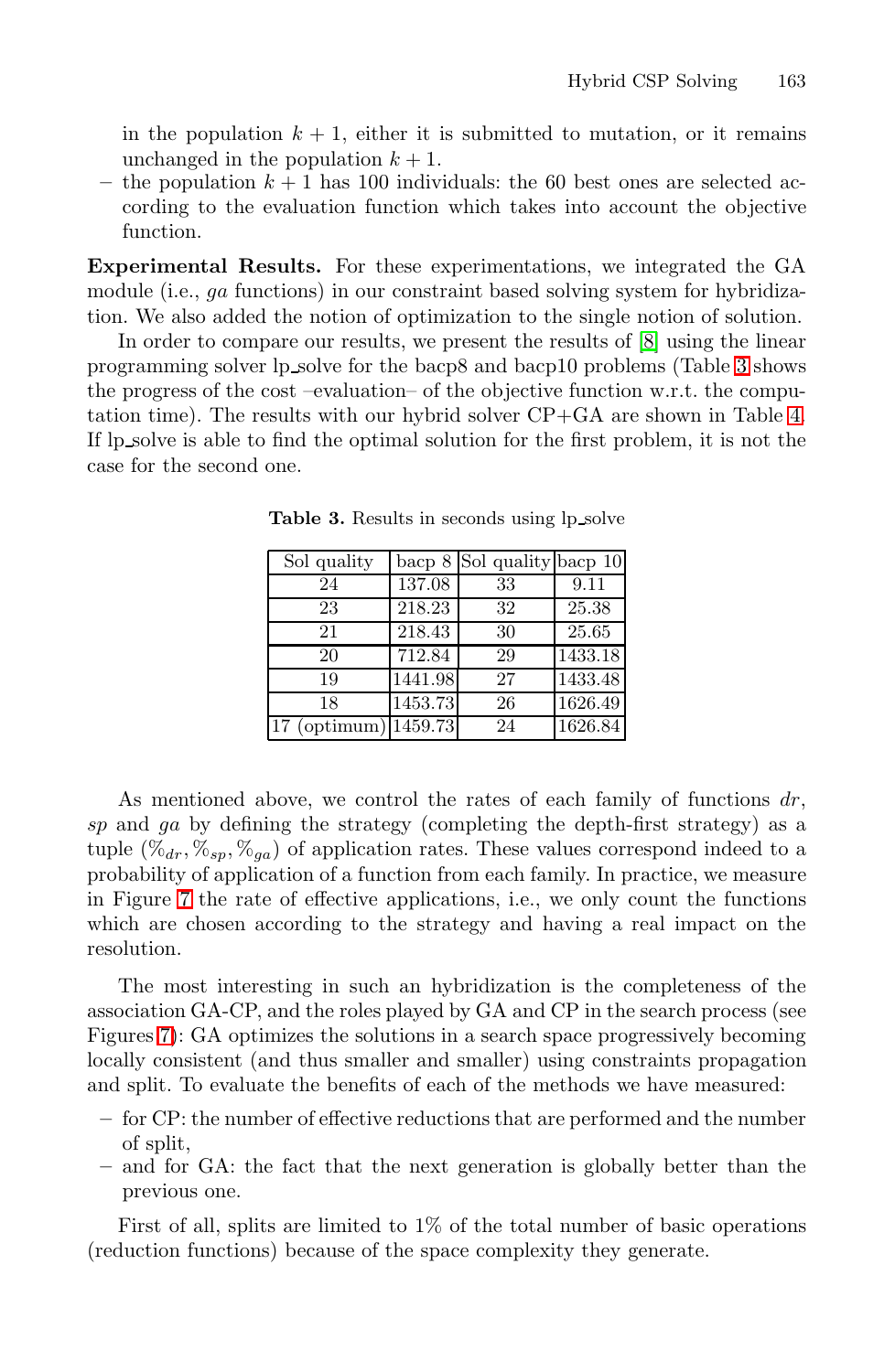| Sol quality | bacp 8            | bacp 10           | bacp12 |
|-------------|-------------------|-------------------|--------|
| 24          | 0.47              | 4.71              | 2.34   |
| 23          | 0.54              | 4.67              | 2.40   |
| 22          | 0.61              | 3.68              | 2.48   |
| 21          | 0.61              | 4.36              | 2.76   |
| 20          | 0.69              | 4.63              | 3.20   |
| 19          | 0.83              | 4.95              | 4.25   |
| 18          | 1.20              | 5.13              | 35.20  |
| 17          | $15.05$ (optimum) | 5.60              |        |
| 16          |                   | 6.39              |        |
| 15          |                   | 8.53              |        |
| 14          |                   | $34.84$ (optimum) |        |

*Concerning the single problems (bacp8, bacp10, bacp12).* At the beginning, CP represents 70% of the effort: constraint propagation narrows the search space. On the contrary, GA represents about 30%. During this period, not enough local consistency is enforced by constraint propagation, and GA only finds solutions (satisfying all constraints) with costs greater than 21. Then, at the beginning of the second half of the search process, CP and GA converge in terms of efficiency: most of the sub-GCSP have reach the local consistency and tests over constraints do not improve domain reduction. At the end, GA performs 70% of the search effort to find the optimal solution.



**Fig. 7.** Evolution of CP vs GA during the optimization process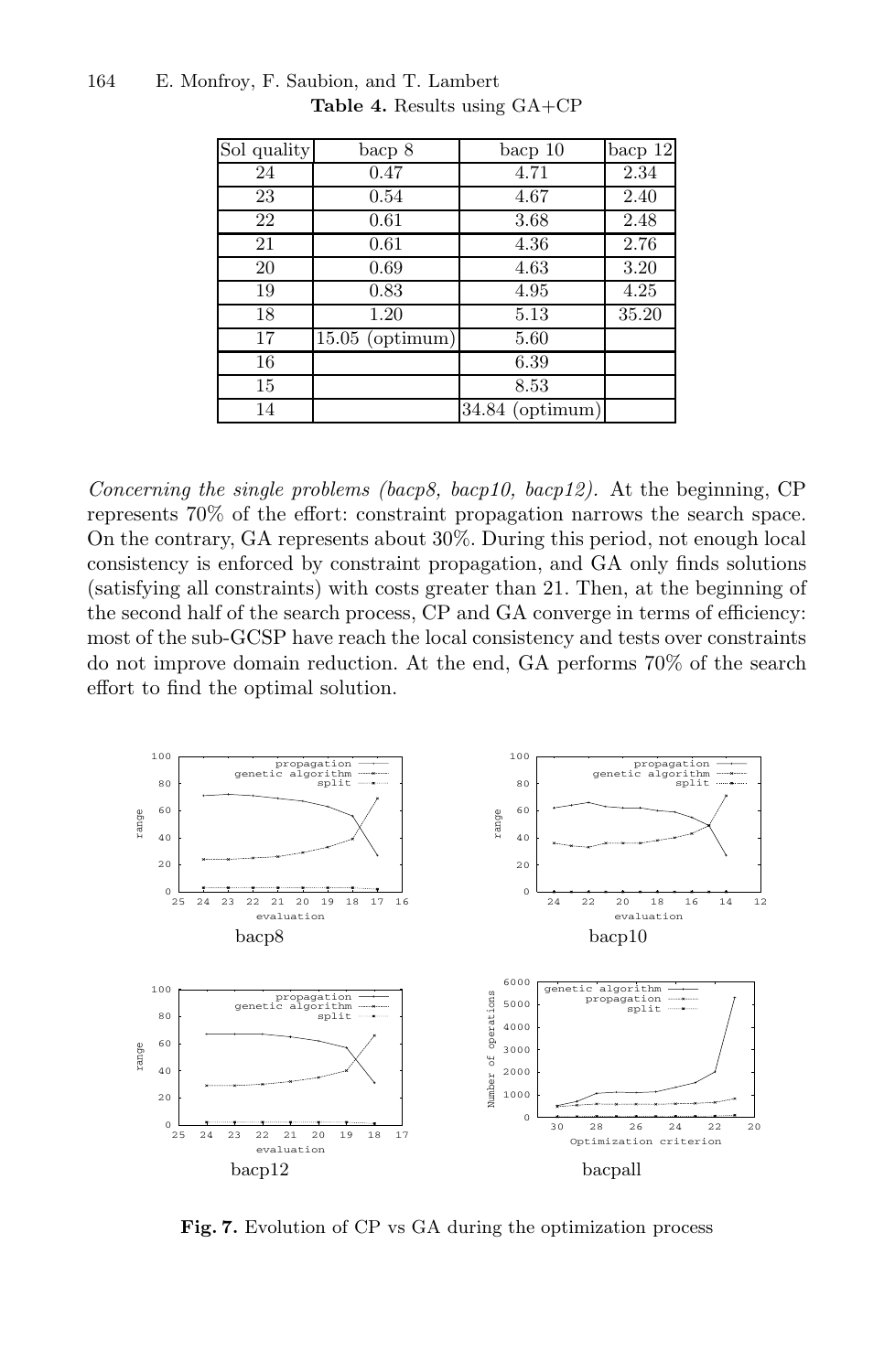*Concerning strategies using* GA *and* CP *alone.* In this implementation, CP is unable to find a feasible solution in 10 minutes cpu time. GA can find alone the optimal value but is 10 times slower than the hybrid resolution  $GA + CP$ . Therefore, we did not include these results in the tables.

<span id="page-27-0"></span>In the figure for the all-period problem, CP and GA start searching with the same efficiency; but while CP seems to be stable, most of the operations are performed by the genetic process to improve the solution. This could be explained by the fact that, in this problem, constraints are too weak with respect to the number of variables and the size of the generated search space. But, in our hybrid resolution system, GA appears as a powerful method even if most of the constraint operators have not reached their fixpoints.

### **7 Perspectives and Conclusion**

Most of hybrid approaches are ad-hoc algorithms based on a master-slave combination: they favor the development of systems whose efficiency is strongly related to a given class of CSPs. In this paper, we have used a more suitable general framework to model hybrid solving algorithms. We have shown that this work can serve as a basis for the integration of LS and CP methods, and the integration of GA and CP methods in order to highlight the connections between complete and incomplete techniques and their main properties.

We have shown how to integrate two techniques in the framework of chaotic iterations: CP+LS and CP+GA. However, this requires defining a new computation structure and orders on these structures. Moreover, the reduction functions have to be adapted to the new structures. Thus, integrating a new technique requires modifying the current structures and functions. We plan to modify our framework in order to be able [to a](#page-28-18)dd a new technique without modifying the structure, simply by extending the existing structure. We also plan to modify function definition so that they can be defined independently. Some new types of functions operating the cooperation between the techniques. The first use of this new framework will be an hybrid solver CP+L[S+](#page-20-0)GA.

A future extension will consists in providing "tools" to help designing and testing finer strategies in the GI algorithm in our particularly suitable uniform framework. To this end, we plan to extend works of [16] where strategies are built using some composition operators in the GI algorithm. Moreover, this will also open possibilities of concurrent and parallel applications of reduction functions inside the model.

At last, we plan to extend our prototype implementation (Section 6) into a complete generic implementation of our framework.

**Acknowledgements.** We would like to thank the program committee who gave us the opportunity of writing this paper and more especcially Christophe Ringeissen for his interesting remarks and useful comments.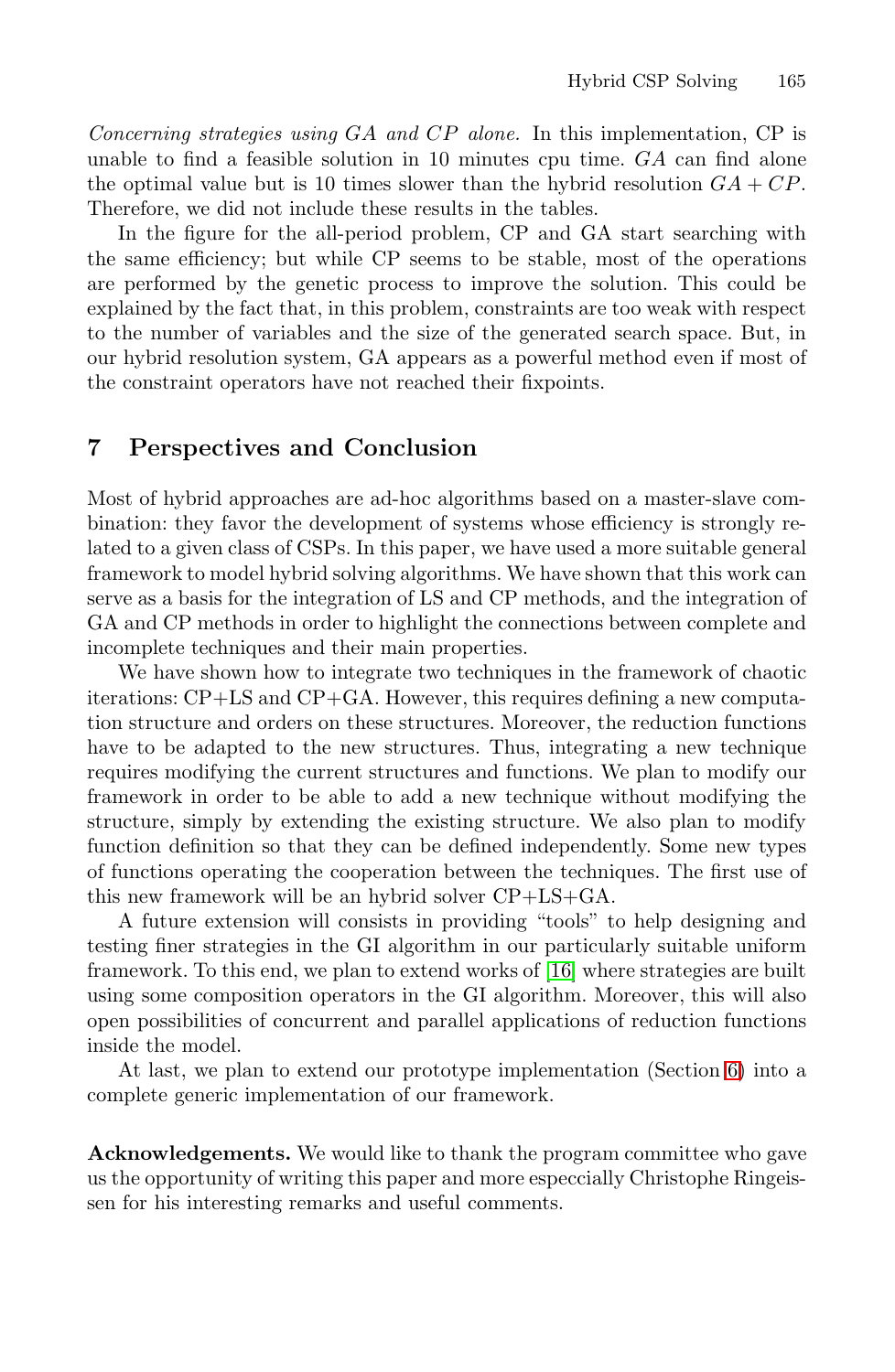# <span id="page-28-7"></span><span id="page-28-0"></span>**References**

- 1. E. Aarts and J.K. Lenstra, editors. *Local Search in Combinatorial Optimization*. John Wiley and Sons, 1997.
- 2. A. Aggoun and N. Beldiceanu. Overview of the chip compiler system. In K. Furukawa, editor, *Logic Programming, Proceedings of the Eigth International Conference*, pages 775–789. MIT Press, 1991.
- <span id="page-28-10"></span>3. K. Apt. The rough guide to constraint propagation. In *Proceedings of the 5th International Conference on Principles and Practice of Constraint Programming (CP'99)*, volume 1713 of *Lecture Notes in Computer Science*, pages 1–23, Springer, 1999. (Invited lecture).
- <span id="page-28-9"></span>4. K. Apt. From chaotic iteration to constraint propagation. In *Proceedings of ICALP '97*, volume 1256 of Lecture Notes in Computer Science, pages 36–55. Springer, 1997.
- <span id="page-28-4"></span>5. K. Apt. *Principles of Constraint Programming*. Cambridge University Press, 2003.
- 6. T. Bäck, J. M. de Graaf, J. N. Kok, and W. A. Kosters. Theory of genetic algorithms. In *Current Trends in Theoretical Computer Science*, pages 546–578. 2001.
- <span id="page-28-15"></span>7. J. E. Baker. *Adaptive Selection Methods for Genetic Algorithms*. ICGA, pages 101-111, 1985.
- 8. C. Castro and S. Manzano. Variable and value ordering when solving balanced academic curriculum problems. In *Proceedings of 6th Workshop of the ERCIM WG on Constraints. CoRR cs.PL/0110007*, 2001.
- <span id="page-28-6"></span>9. R. Dechter. *Constraint Processing*. Morgan Kaufmann, 2003.
- <span id="page-28-16"></span>10. A. E. Eiben, P-E. Rau´e and Z. Ruttkay. Genetic algorithms with multi-parent recombination. In *PPSN III: Proceedings of the International Conference on Evolutionary Computation*, volume 866 of Lecture Notes in Computer Science, pages 78-87, Springer, 1994.
- 11. F. Focacci, F. Laburthe, and A. Lodi. Local search and constraint programming. In *Handbook of Metaheuristics*, volume 57 of International Series in Operations Research and Management Science, Kluwer, 2002.
- <span id="page-28-5"></span>12. T. Fruewirth and S. Abdennadher. *Essentials of Constraint Programming*. Springer, 2003.
- <span id="page-28-17"></span>13. I. Gent, T. Walsh, and B. Selman. http://www.csplib.org, funded by the UK Network of Constraints.
- <span id="page-28-14"></span><span id="page-28-11"></span>14. F. Glover and M. Laguna. *Tabu Search*. Kluwer Academic Publishers, 1997.
- 15. D. E. Goldberg. *Genetic Algorithms in Search, Optimization and Machine Learning*. Addison-Wesley Longman Publishing Co., Inc., 1989.
- <span id="page-28-18"></span>16. L. Granvilliers and E. Monfroy. Implementing Constraint Propagation by Composition of Reductions. *Proceedings of International Conference on Logic Programming*, volume 2916 of Lecture Notes in Computer Science, pages 300-314. Springer, 2003.
- <span id="page-28-12"></span><span id="page-28-8"></span>17. J. H. Holland. *Adaptation in Natural and Artificial Systems*. 1975.
- 18. H. Hoos and T. Stülze. *Stochastic local search : foundations and applications*. Morgan Kaufmann, Elsevier, 2004.
- <span id="page-28-13"></span><span id="page-28-2"></span>19. ILOG. *ILOG Solver 5.0 User's Manual and Reference Manual*, 2000.
- 20. K. A. D. Jong. *An analysis of the behavior of a class of genetic adaptive systems.* Phd thesis, University of Michigan, 1975.
- <span id="page-28-1"></span>21. N. Jussien and O. Lhomme. Local search with constraint propagation and conflictbased heuristics. *Artificial Intelligence*, 139(1):21-45, 2002.
- <span id="page-28-3"></span>22. F. Laburthe. CHOCO: implementing a cp kernel. In *CP'00 Post Conference Workshop on Techniques for Implementing Constraint Programming Systems - TRICS*, 2000.